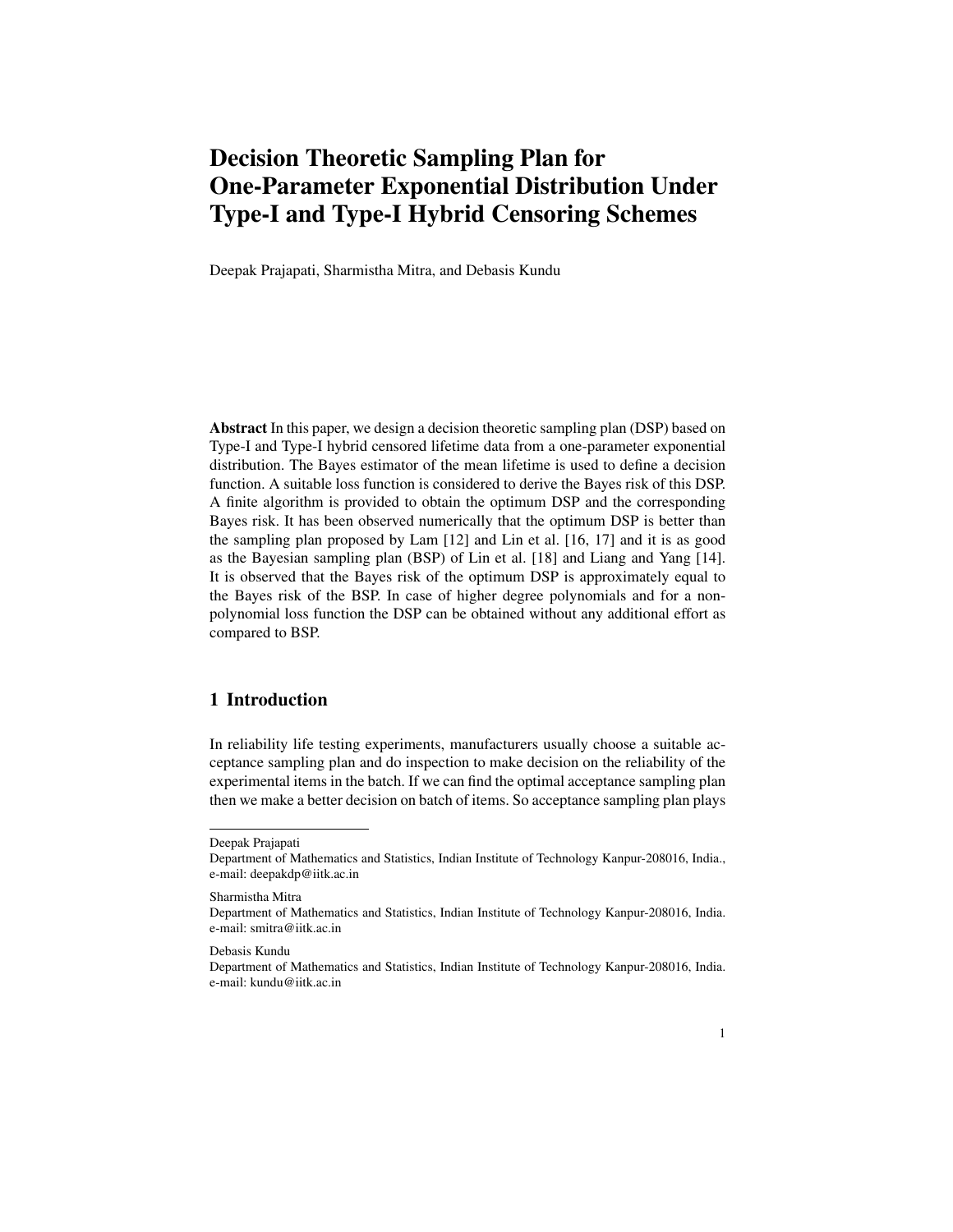an important role in reliability life testing or quality control. In the vast literature of acceptance sampling plans, various approaches have been discussed. The approach based on decision theory has become more popular because here the sampling plan is obtained by making an optimal decision on some economic considerations such as maximizing the return or minimizing the loss. Many researchers have widely used this approach to obtain the optimal sampling plan. See, for example, Hald [6], Fertig and Mann [5], Lam [10, 11, 12], Lam and Choy [13], Lin et al. [18], Huang and Lin [8, 9], Chen et al. [3], Lin et al. [16, 17], Liang and Yang [14] and the references cited therein.

In life testing experiments, usually we collect a censored or incomplete data. The experimenter does not observe the failure of all items because inspection cost increases with time, items may be expensive, etc. So, to save time or resources we try to get the optimal result based on censored or incomplete data. If the inspection cost increases with time, then we put  $n$  items on test and terminate the test at a preassigned time  $\tau$ . This type of censoring is called Type-I censoring. In Type-I hybrid censoring, the experiment is terminated at time of  $r^{th}$  failure or at time  $\tau$ , which ever occurs first. It is useful when items are expensive and the inspection cost also increases with time. In this paper it is assumed that the lifetimes of the experimental units follow one parameter exponential distribution. If *M* is the number of failures in the experiment, then in both the censoring schemes for  $M = 0$ , the maximum likelihood (ML) estimator of the mean lifetime does not exist. Lam [12] has obtained the Bayesian sampling plan for Type-I censoring where decision function is based on an estimator which is equal to the ML estimator of the mean lifetime when  $M > 1$ and at  $M = 0$ , the estimator is equal to  $n\tau$ . Lin et al. [18] has observed that the loss function used by Lam [12] does not involve any cost on duration of the experiment. So if we extend the duration of the experiment, we can observe complete sample to get a better decision on the batch of items. Therefore, the sampling plan of Lam [12] is " neither optimal, nor Bayes ". Lin et al.[16, 17] proposed optimal sampling plans for Type-I and Type-I hybrid censoring schemes using a decision function based on the ML estimator of the mean lifetime conditioning on the event that  $M \geq 1$ .

In this study, we consider the case where life tests are Type-I and Type-I hybrid censored. To avoid the non-existence of the ML estimator of the mean lifetime, we use its Bayes estimator which exists for all values of *M*. We find the decision theoretic sampling plan (DSP) using the Bayes estimator of the mean lifetime in the decision function. A loss function which includes the sampling cost, the cost on per unit duration of the experiment, the salvage value and the decision loss are used to determine the optimal sampling plan by minimizing the Bayes risk. Numerical results for quadratic loss function show that the optimum DSP is a better plan than the sampling plans proposed by Lam [12] and Lin et al. [16, 17], and as good as the Bayesian sampling plan (BSP) given by Lin et al. [18] and Liang and Yang [14]. Theoretically, for fifth or higher degree polynomial and for a non-polynomial loss function, the optimum DSP is quite easy to derive but BSP cannot be obtained very conveniently.

The rest of the paper is organized as follows. In Section 1.1 we introduce the decision function based on the Bayes estimator of the mean lifetime. All necessary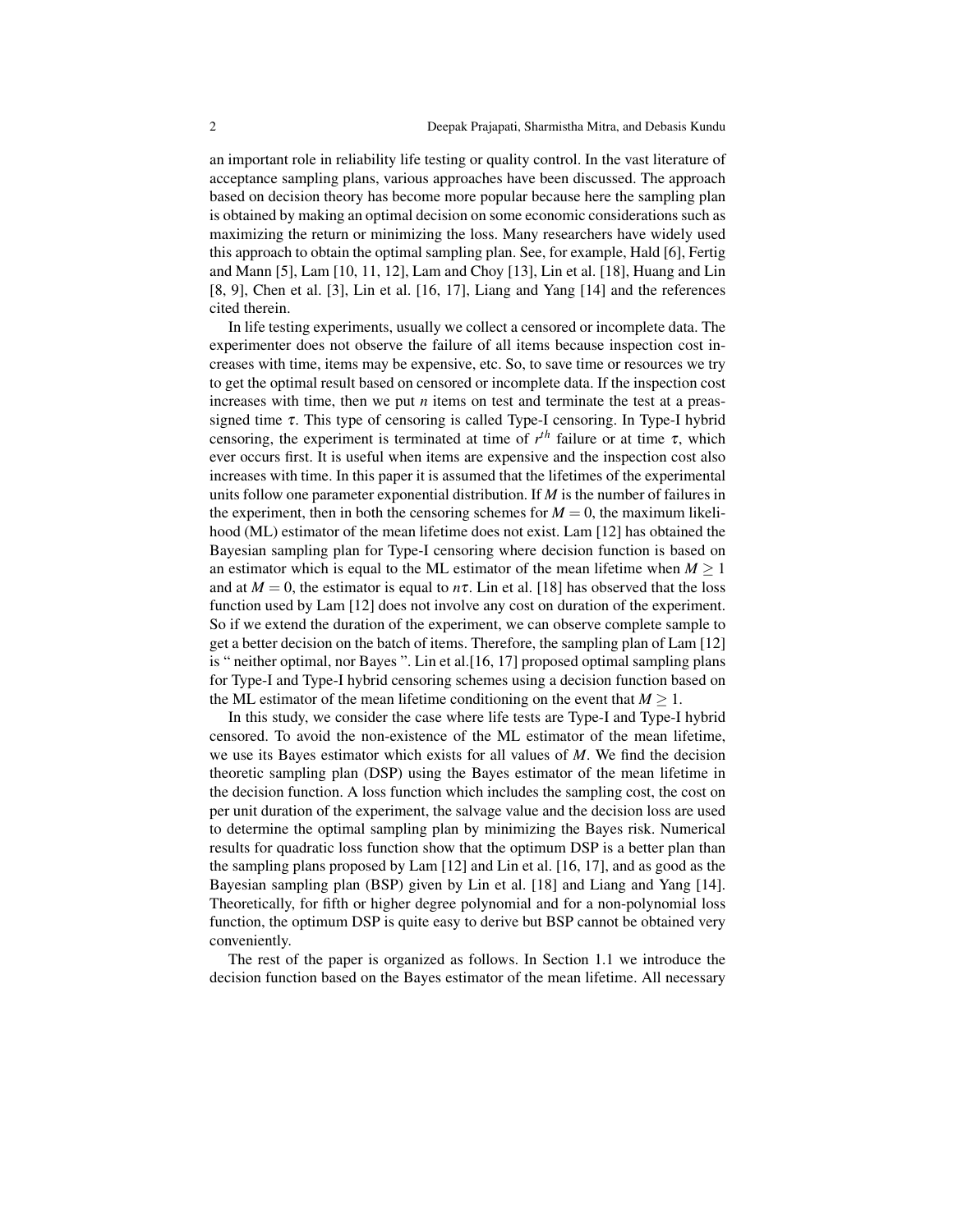theoretical results and algorithm to obtain the optimum DSP are provided in Section 2. In Section 3 we compare the proposed DSP and the BSP for higher degree polynomial and for a non-polynomial loss function. Numerical comparisons and results on DSP are given in Section 4. Finally we conclude the paper in Section 5. All necessary derivations are provided in the Appendix.

#### *1.1 Model Formulation, Assumptions and DSP*

Let  $X_1, X_2, \ldots, X_n$  denote the lifetime of *n* items put to test in an experiment. It is assumed that lifetimes of these components are mutually independent and follow the exponential distribution with probability density function (PDF)

$$
f(x) = \begin{cases} \lambda e^{-\lambda x}, & \text{if } x > 0, \ \lambda > 0 \\ 0, & otherwise. \end{cases}
$$
 (1)

Let  $\theta$  denote the mean lifetime of the item and for the above distribution, the mean lifetime of the item is  $\theta = \frac{1}{\lambda}$ . So use of  $\lambda$  is equivalent to the use of  $\theta$ . Henceforth, we will use whichever is more convenient. Let  $X_{(1)} < ... < X_{(n)}$  be the ordered observations from the given sample of *n* lifetimes  $X_1, \ldots, X_n$ . For Type-I and Type-I hybrid censoring schemes, if  $\tau^*$  denotes the duration of the experiment, then  $\tau^* = \tau$ in a Type-I censoring and  $\tau^* = min\{X(r), \tau\}$  in a Type-I hybrid censoring schemes. Here  $\tau$  denotes the pre-fixed time and *r* is a pre-fixed integer,  $1 \le r \le n$ . We observe that τ<sup>\*</sup> is fixed in Type-I censoring and random for Type-I hybrid censoring. Define  $M = max\{i : X_{(i)} \leq \tau^*\}$ , i.e., *M* is the number of failures among the *n* items put on the life test before time  $\tau^*$ . For Type-I censoring the joint PDF of  $(X_{(1)}, X_{(2)}, \ldots, X_{(M)})$ is as follows:

$$
f_{X_{(1)},...,X_{(M)}}(x_1,...,x_m,M=m|\lambda) = \frac{n!}{(n-m)!} \lambda^m e^{-\lambda \left[\sum_{i=1}^m x_i + (n-m)\tau\right]};
$$
  
0 < x\_1 < ... < x\_m < \infty, (2)

and for Type-I hybrid censoring the joint PDF is given as follows:

$$
f_{X_{(1)},...,X_{(M)}}(x_1,...,x_m,M=m|\lambda) = \begin{cases} \frac{n!}{(n-m)!} \lambda^m e^{-\lambda \left[\sum_{i=1}^m x_i + (n-m)\tau\right]}, & \text{if } x_r \ge \tau\\ \frac{n!}{(n-r)!} \lambda^r e^{-\lambda \left[\sum_{i=1}^r x_i + (n-r)x_r\right]}, & \text{if } x_r < \tau. \end{cases}
$$
(3)

Lam [12] proposed the Bayesian sampling plan for Type-I censoring using a decision function

$$
\delta(\mathbf{x}) = \begin{cases} 1, & \text{if } \hat{\theta} \ge \xi \\ 0, & \text{if } \hat{\theta} < \xi, \end{cases}
$$
 (4)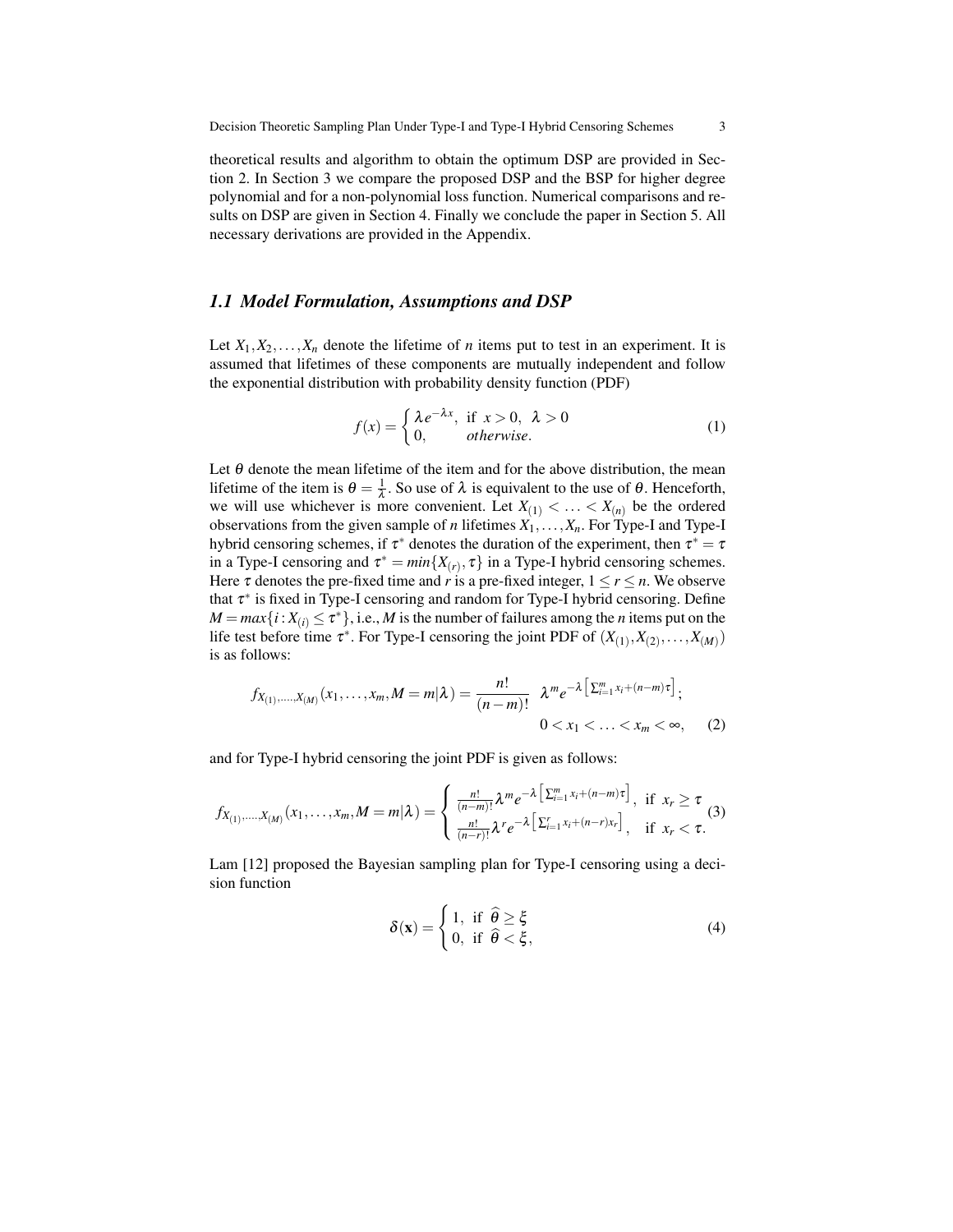where  $\xi$  ( $> 0$ ) denotes the minimum acceptable surviving time to take a decision on a batch, i.e., whether to accept it with an action 1 or reject it with an action 0. Estimator  $\hat{\theta}$  is given by

$$
\widehat{\theta} = \begin{cases} \widehat{\theta}_M, & \text{if } M \ge 1 \\ n\tau, & \text{if } M = 0, \end{cases}
$$

where  $\widehat{\theta}_M$  is the ML estimator of the mean lifetime  $\theta$  and is defined as:

$$
\widehat{\theta}_M = \begin{cases} \frac{\sum_{i=1}^M X_{(i)} + (n-M)\tau}{M}, & \text{if } M \ge 1\\ \text{does not exist}, & \text{if } M = 0. \end{cases}
$$

Similarly, for Type-I hybrid censoring also the ML estimator of the mean lifetime does not exist for  $M = 0$ . Therefore, in place of ML estimator, we propose to use the Bayes estimator of θ in decision function because it exists for all values of *M*. The Bayes estimator with respect to the squared error loss function (see Berger[2]) when  $\lambda$  has a prior distribution  $G(a, b)$ , with PDF

$$
\pi(\lambda; a, b) = \frac{b^a}{\Gamma(a)} \lambda^{a-1} e^{-\lambda b}; \ \lambda > 0, \ a, b > 0,
$$
 (5)

is as follows:

1. *Type-I Censoring* :

$$
\widehat{\theta}_B = \frac{b + \sum_{i=1}^M X_{(i)} + (n - M)\tau}{M + a},
$$

2. *Type-I Hybrid Censoring* :

$$
\widehat{\theta}_B = \left\{ \begin{array}{ll} \frac{b + \sum_{i=1}^M X_{(i)} + (n-M)\tau}{M+a}, & \text{if} \ \ X_{(r)} \geq \tau \\ \frac{b + \sum_{i=1}^r X_{(i)} + (n-r)X_{(r)}}{r+a}, & \text{if} \ \ X_{(r)} < \tau. \end{array} \right.
$$

Based on the observed sample, we define our decision function as:

$$
\delta(\mathbf{x}) = \begin{cases} 1, & \text{if } \hat{\theta}_B \ge \xi \\ 0, & \text{if } \hat{\theta}_B < \xi, \end{cases}
$$
 (6)

where  $\hat{\theta}_B$  is the Bayes estimator of  $\theta$ ,  $\xi$  (> 0) is the minimum acceptable surviving time to take a decision on a batch , i.e., whether to accept it with an action 1 or reject it with an action 0. We consider the loss function:

$$
L(\delta(\mathbf{x}), \lambda) = \begin{cases} nC_s - (n-M)r_s + \tau^* C_\tau + g(\lambda), & \text{if } \delta(\mathbf{x}) = 1\\ nC_s - (n-M)r_s + \tau^* C_\tau + C_r, & \text{if } \delta(\mathbf{x}) = 0, \end{cases}
$$
(7)

which depends on various costs.  $C_r$  is the cost due to rejecting the batch,  $C_s$  is the cost due to inspection of each item and  $C<sub>\tau</sub>$  is the cost per unit duration of the exper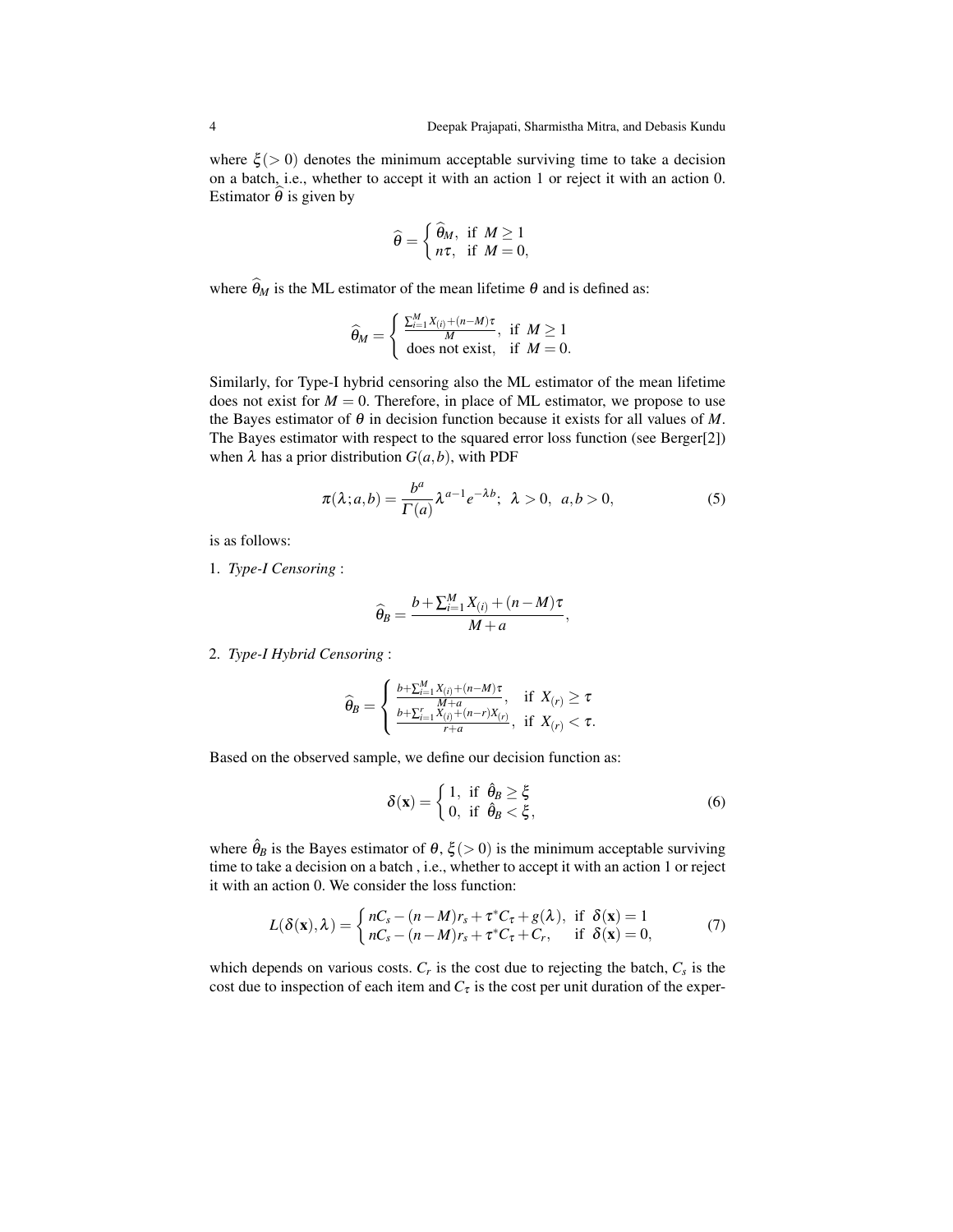iment. Cost due to accepting the batch is denoted by  $g(\lambda)$ , so that  $g(\lambda)$  has to be positive and increasing in  $\lambda$ . In general,  $g(\lambda)$  will be determined by the inspection requirement or experience before designing a sampling plan. Hence, the form of  $g(\lambda)$  can vary and accordingly, form of the loss function also varies. If an item does not fail, then this item can be reused with a salvage value  $r_s$  such that  $C_s > r_s \geq 0$ , see, Liang and Yang [14], Liang et al. [15] etc.

Any sampling plan consists of the sampling parameters and the decision parameter  $\xi$ . Therefore,  $(n, \tau, \xi)$  and  $(n, r, \tau, \xi)$  are the sampling plans for Type-I censoring and Type-I hybrid censoring, respectively, which we denote by DSP. To determine the optimum DSP namely,  $(n_0, \tau_0, \xi_0)$  and  $(n_0, r_0, \tau_0, \xi_0)$  for Type-I censoring and Type-I hybrid censoring, respectively, we determine that decision function in (6) which minimizes the Bayes risk of the DSP under the given loss function in (7) among all possible DSPs.

## 2 Computation of Bayes risk and Optimum DSP

In this section we compute the Bayes risk of the DSP and an algorithm is presented for obtaining the optimum DSP. First, we derive the general expression of the Bayes risk for any given sampling plan and the distribution of  $\hat{\theta}_B$ . In Section 2.1 and 2.3 we derive the exact expression of the Bayes risks for Type-I and Type-I hybrid censoring schemes.

# $2.1$  Computation of Bayes risk and Distribution of  $\hat{\theta}_B$

A number of authors used a quadratic loss function to obtain the Bayesian sampling plans (for example see, Lam [11, 12], Lam and Choy [13], Lin et al. [18], Huang and Lin [8, 9], Lin et al. [16, 17], Liang and Yang [14], Liang et al. [15], etc). They use this functional form because computation becomes easier and  $g(\lambda) = a_0 + a_1\lambda +$  $a_2\lambda^2$  is a reasonable approximation of the true acceptance cost. However, a higher degree polynomial may be a better approximation of the true acceptance cost. So we consider the functional form of the loss function defined as

$$
L(\delta(\mathbf{x}),\lambda) = \begin{cases} nC_s - (n-M)r_s + \tau^* C_\tau + a_0 + a_1 \lambda + \ldots + a_k \lambda^k, & \text{if } \delta(\mathbf{x}) = 1\\ nC_s - (n-M)r_s + \tau^* C_\tau + C_r, & \text{if } \delta(\mathbf{x}) = 0, \end{cases}
$$

where  $a_0, a_1, \ldots$  and  $a_k$  are fixed positive constants. Based on the decision rule in (6) and the loss function in (8), the Bayes risk takes the form

$$
R_B(S) = E\{L(\delta(\mathbf{x}), \lambda)\} = E_{\lambda} E_{X/\lambda} \{L(\delta(\mathbf{x}), \lambda)\}
$$
  
=  $E_{\lambda} E_{X/\lambda} \{nC_s - (n - M)r_s + \tau^* C_{\tau} + a_0 + a_1 \lambda + ... + a_k \lambda^k + (1 - \delta(\mathbf{x})) (C_r - a_1 \lambda + ... + a_k \lambda^k)\}$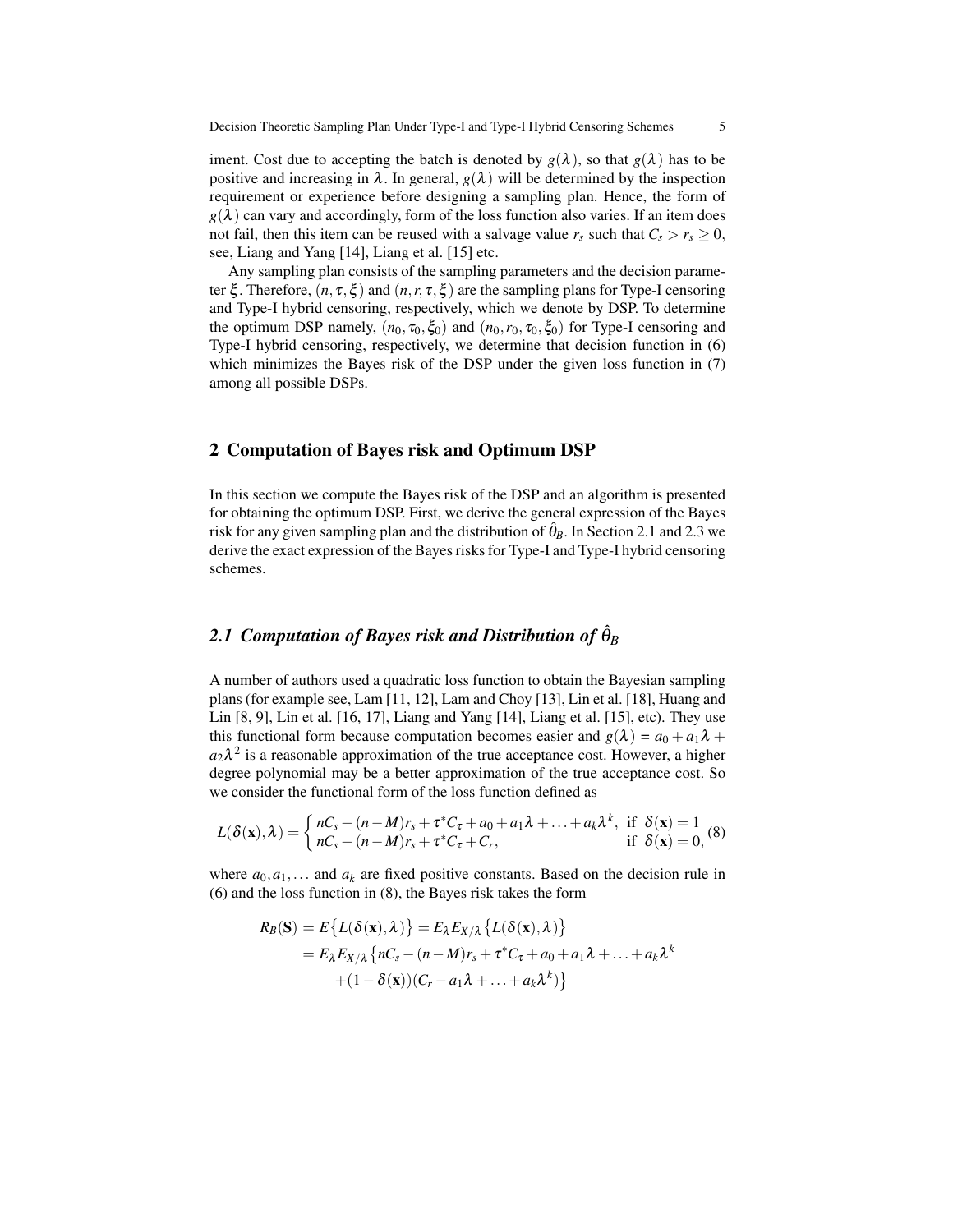6 Deepak Prajapati, Sharmistha Mitra, and Debasis Kundu

$$
= n(Cs - rs) + rsE(M) + CτE(\tau*) + a0 + a1μ1 + ... + akμk+ Eλ { (Cr - a0 - a1λ - ... - akλk)P( $\hat{\theta}$ <sub>B</sub> <  $\xi$  |λ)}, (9)
$$

where S is the sampling plan under Type-I or Type-I hybrid censoring and  $\mu_i =$  $E(\lambda^i)$  for  $i = 1, 2, \dots, k$ . Therefore, in order to derive the Bayes risk of the DSP from (9), it is clear that we need a distribution of  $\hat{\theta}_B$  given  $\lambda$  for Type-I and Type-I hybrid censoring schemes.

So, first we compute the distribution of  $\hat{\theta}_B$  for a given  $\lambda$ , which is

$$
P(\widehat{\theta}_B \le x | \lambda) = P(M = 0 | \lambda) P(\widehat{\theta}_B \le x | M = 0, \lambda)
$$
  
+
$$
P(M \ge 1 | \lambda) P(\widehat{\theta}_B \le x | M \ge 1, \lambda)
$$
  
= 
$$
pS_{\lambda}(x) + (1 - p)H_{\lambda}(x),
$$
 (10)

where  $p = P(M = 0|\lambda) = e^{-n\lambda \tau}$  and

$$
S_{\lambda}(x) = P(\widehat{\theta}_{B} \le x | M = 0, \lambda) = \begin{cases} 1, & \text{if } x \ge \frac{b+n\tau}{a} \\ 0, & \text{otherwise.} \end{cases}
$$

$$
H_{\lambda}(x) = P(\widehat{\theta}_{B} \le x | M \ge 1, \lambda) = \begin{cases} \int_{0}^{x} h(u|\lambda) du, & \text{if } 0 < x < \frac{b+n\tau}{a} \\ 0, & \text{otherwise,} \end{cases}
$$

where  $h(u|\lambda)$  is the PDF of the absolutely continuous part of  $\hat{\theta}_B$  given  $\lambda$ .

# *2.2 Type- I censoring*

When the samples are Type-I censored then as mentioned above, evaluation of the Bayes risk of DSP requires the PDF  $h(.|\lambda)$ . The following lemma provides the PDF of the absolutely continuous part of the distribution.

**Lemma 1.** *The PDF h*(. $|\lambda)$  *of*  $\widehat{\theta}_B$  *given*  $\lambda$  *under a Type-I censoring scheme is given by*

$$
h(x|\lambda) = \frac{1}{1-p} \sum_{m=1}^{n} \sum_{j=0}^{m} {n \choose m} {m \choose j} (-1)^{j} e^{-\lambda(n-m+j)\tau} \pi(x - \tau_{j,m,a,b}; m, (m+a)\lambda),
$$

for 
$$
\tau_{j,m,a,b} < x < \frac{b+n\tau}{a}
$$
, where  $\tau_{j,m,a,b} = \frac{b+(n-m+j)\tau}{m+a}$  and  $\pi(\cdot)$  is as defined in (5).

*Proof.* The PDF can be easily obtained using the result of Bartholomew [1].  $\square$ 

Hence using the distribution function of  $\hat{\theta}_B$  and the prior density in (5) of  $\lambda$ , the following theorem provides the Bayes risk of the DSP  $(n, \tau, \xi)$  for the loss function in (8).

Theorem 1. *The Bayes risk of the DSP* (*n*, τ,ξ ) *w.r.t the loss function in (8) is given as*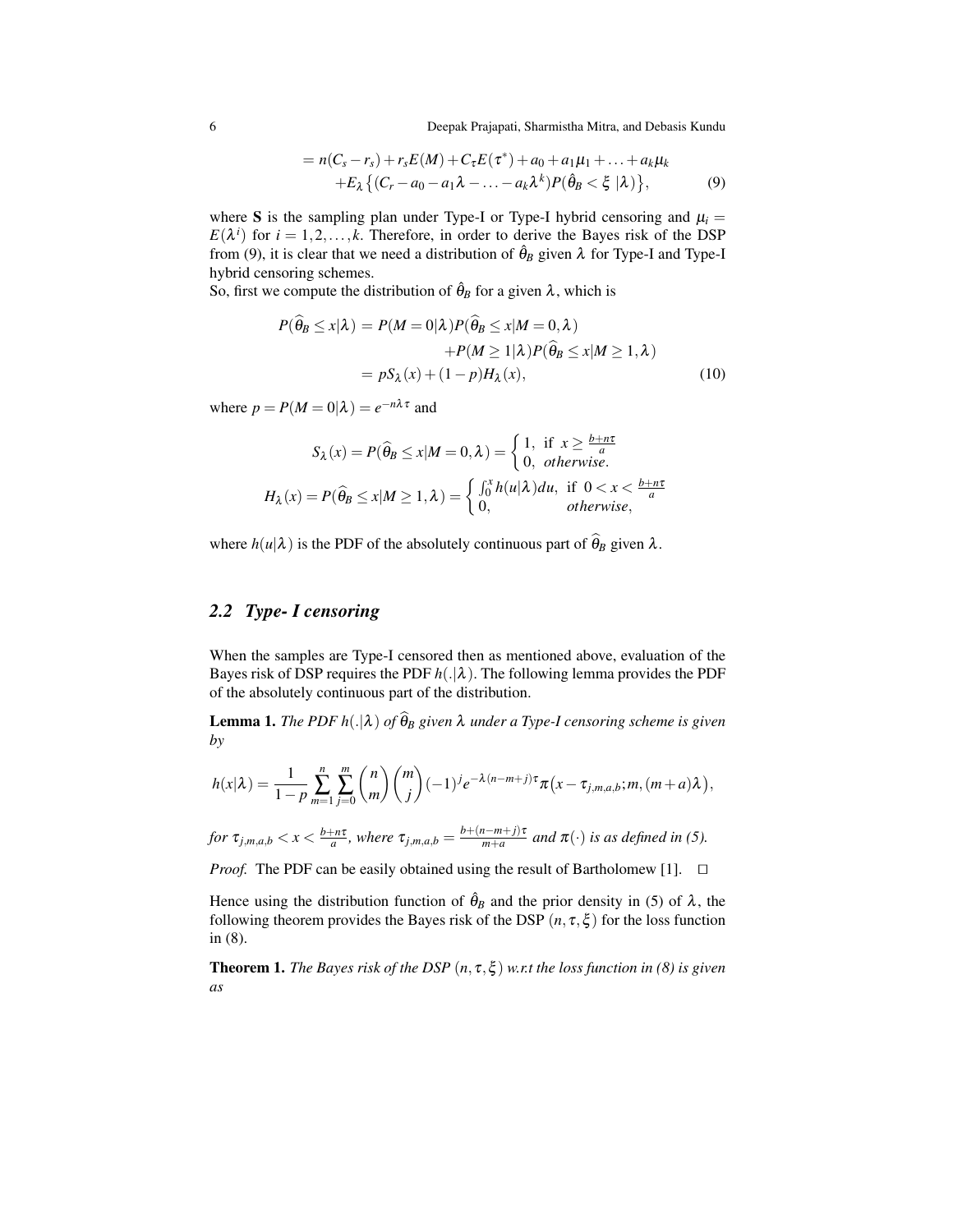Decision Theoretic Sampling Plan Under Type-I and Type-I Hybrid Censoring Schemes 7

$$
R_B(n, \tau, \xi) = n(C_s - r_s) + r_s E(M) + \tau C_{\tau} + a_0 + a_1 \mu_1 + \dots + a_k \mu_k + \sum_{l=0}^k \frac{b^a}{\Gamma(a)}
$$
  
 
$$
\times \left[ \frac{\Gamma(a+l)I_{(\frac{b+n\tau}{a}} < \xi)}{(b+n\tau)^{(a+l)}} + \sum_{m=1}^n \sum_{j=0}^m C_l (-1)^j \binom{n}{m} \binom{m}{j} \frac{\Gamma(a+l)I_{S^*_{j,m,a,b}}(m, a+l)}{((m+a)\tau_{j,m,a,b})^{a+l}} \right],
$$

where  $I_{(\frac{b+n\tau}{a}<\xi)}$  is an indicator function and the exact expressions for  $E(M)$ ,  $C_l$  and  $I_{S_{j,m,a,b}^*}(m,a+l)$  *are provided in the proof of the theorem.* 

#### *Proof.* See Appendix.  $\square$

Based on the explicit expression of the Bayes risk  $R_B(n, \tau, \xi)$ , an optimum DSP  $(n_0, \tau_0, \xi_0)$  can be determined by

$$
R_B(n_0, \tau_0, \xi_0) = \min_{n} \{ \min_{\tau, \xi} [R_B(n, \tau, \xi)] \}.
$$
 (11)

The explicit expression of the Bayes risk is very complicated and hence, it is not possible to obtain optimal values of *n*,  $\tau$  and  $\xi$  analytically. Lam [12] has given a grid search algorithm for obtaining an approximate optimal sampling plan. Following that approach, we present a similar algorithm to find the optimum DSP: *Algorithm A:*

- 1. Fix *n* and  $\tau$ , minimize  $R_B(n, \tau, \xi)$  with respect to  $\xi$  using grid search method and denote the minimum Bayes risk by  $R_B(n, \tau, \xi_0(n, \tau))$ .
- 2. For fixed *n*, minimize  $R_B(n, \tau, \xi_0(n, \tau))$  with respect to  $\tau$ , using grid search method and denote the minimum Bayes risk by  $R_B(n, \tau_0(n), \xi_0(n, \tau_0(n)))$ .
- 3. Choose sample size  $n_0$  such that

$$
R_B(n_0, \tau_0(n_0), \xi_0(n_0, \tau_0(n_0))) \leq R_B(n, \tau_0(n), \xi_0(n, \tau_0(n))) \ \forall \ n \geq 0.
$$

The choice of the number of grid points for  $\tau$  and  $\xi$  depends on the Bayes risk function  $R_B(n, \tau, \xi)$ . If  $R_B(n, \tau, \xi)$  has a unique minimum then the algorithm works very well to find the optimum DSP. In relation to Algorithm A, the following theorem can significantly reduce the effort in the search for the optimum DSP and also ensures that it will be obtained in a finite number of search steps.

 $\bf{Theorem 2.}$  *Assuming*  $0 < \xi \leq \xi^*$ , let us denote  $R_B(n, \tau, \xi') = min_{0 < \xi \leq \xi^*} R_B(n, \tau, \xi)$ *for some fixed n* ( $\geq$  1) *and* **τ***. Further, let n*<sub>0</sub> *and* **τ**<sub>0</sub> *be the optimal sample size and censoring time . Then,*

$$
n_0 \le \min\left\{\frac{C_r}{C_s - r_s}, \frac{a_0 + a_1\mu_1 + \dots + a_k\mu_k}{C_s - r_s}, \frac{R_B(n, \tau, \xi')}{C_s - r_s}\right\},\
$$
  

$$
\tau_0 \le \min\left\{\frac{C_r}{C_\tau}, \frac{a_0 + a_1\mu_1 + \dots + a_k\mu_k}{C_\tau}, \frac{R_B(n, \tau, \xi')}{C_\tau}\right\}.
$$

*Proof.* See Appendix.  $\square$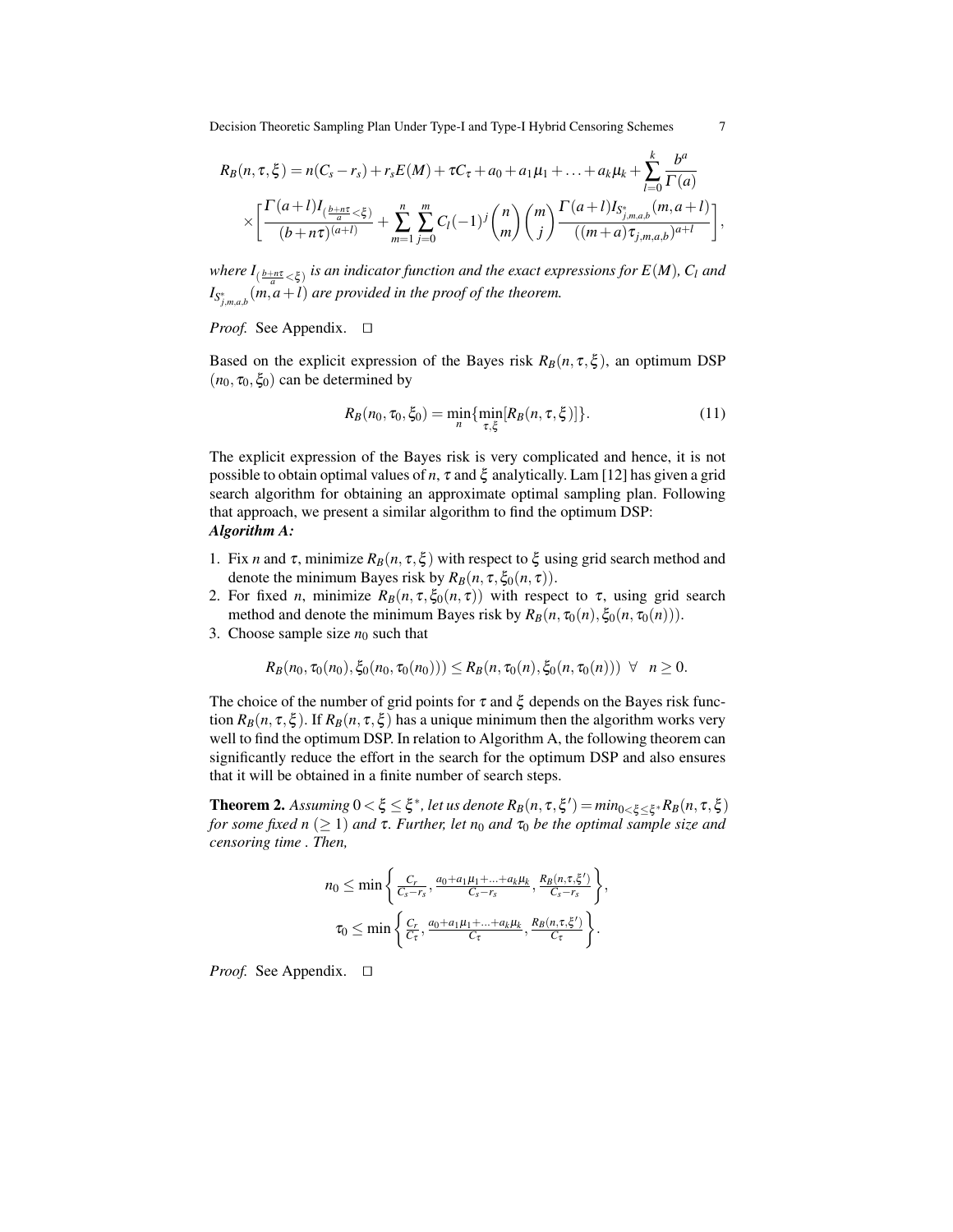# *2.3 Type-I hybrid censoring*

When the random sample is coming from a Type-I hybrid censoring scheme, the PDF of the absolutely continuous part of the Bayes estimator  $\hat{\theta}_B$  given  $\lambda$  is  $h(.|\lambda)$ , which is given in the following lemma.

**Lemma 2.** *The PDF h*(. $|\lambda)$  *of*  $\widehat{\theta}_B$  *given*  $\lambda$  *under a Type-I hybrid censoring scheme is given by*

$$
h(x|\lambda) = \frac{1}{1-p} \left[ \sum_{m=1}^{r-1} \sum_{j=0}^{m} {n \choose m} {m \choose j} (-1)^j e^{-\lambda \tau (n-m+j)} \pi(x - \tau_{j,m,a,b}; m, (m+a)\lambda) + \pi \left( x - \frac{b}{r+a}; r, (r+a)\lambda \right) + r {n \choose r} \sum_{j=1}^{r} {r-1 \choose j-1} \frac{(-1)^j e^{-\lambda \tau (n-r+j)}}{n-r+j} \times \pi(x - \tau_{j,r,a,b}; r, (r+a)\lambda) \right],
$$

for  $0 < x < \frac{b}{a} + \frac{n\tau}{a}$ , where  $\tau_{j,m,a,b} = \frac{b}{m+a} + \frac{(n-m+j)\tau}{m+a}$  and  $\pi(\cdot)$  is as defined in (5).

*Proof.* It can be easily obtained using the result of Childs et al. [4].  $\Box$ 

Then in the expression (9), the distribution of  $\hat{\theta}_B$  given  $\lambda$  and prior density (5) of  $\lambda$ is used to obtain the Bayes risk of DSP  $(n, r, \tau, \xi)$ . The following theorem provides the Bayes risk of DSP.

**Theorem 3.** *The Bayes risk of DSP*  $(n, r, \tau, \xi)$  *w.r.t the loss function* (8) *is given as follows*

$$
R_B(n, r, \tau, \xi) = n(C_s - r_s) + E(M)r_s + E(\tau^*)C_{\tau} + a_0 + a_1\mu_1 + \dots + a_k\mu_k
$$
  
+ 
$$
\sum_{l=0}^k C_l \frac{b^a}{\Gamma(a)} \left\{ \frac{\Gamma(a+l)}{(b+n\tau)^{(a+l)}} I_{(\frac{b+n\tau}{a} < \xi)} + \sum_{m=1}^{r-1} \sum_{j=0}^m {n \choose m} {m \choose j} (-1)^j R_{l,j,m}
$$
  
+ 
$$
R_{l,r-n,r} + \sum_{j=1}^r {n \choose r} {r-1 \choose j-1} (-1)^j \frac{r}{(n-r+j)} R_{l,j,r} \right\},
$$

where  $I_{(\frac{b+n\tau}{a} < \xi)}$  is an indicator function as defined before, and the expressions for  $E(M)$ ,  $E(\tau^*)$ ,  $C_l$  and  $R_{l,j,m}$  are provided in the proof of the theorem.

#### *Proof.* See Appendix.  $\square$

Based on the explicit expression of the Bayes risk, an optimum DSP  $(n_0, r_0, \tau_0, \xi_0)$ can be determined by

$$
R_B(n_0, r_0, \tau_0, \xi_0) = \min_n \{ \min_{r \le n} \{ \min_{\tau, \xi} [R_B(n, r, \tau, \xi)] \} \}.
$$
 (12)

In this case also the Bayes risk expression is very complicated. So we present a similar algorithm as given in Section 2.2 to obtain the optimum DSP  $(n_0, r_0, \tau_0, \xi_0)$ .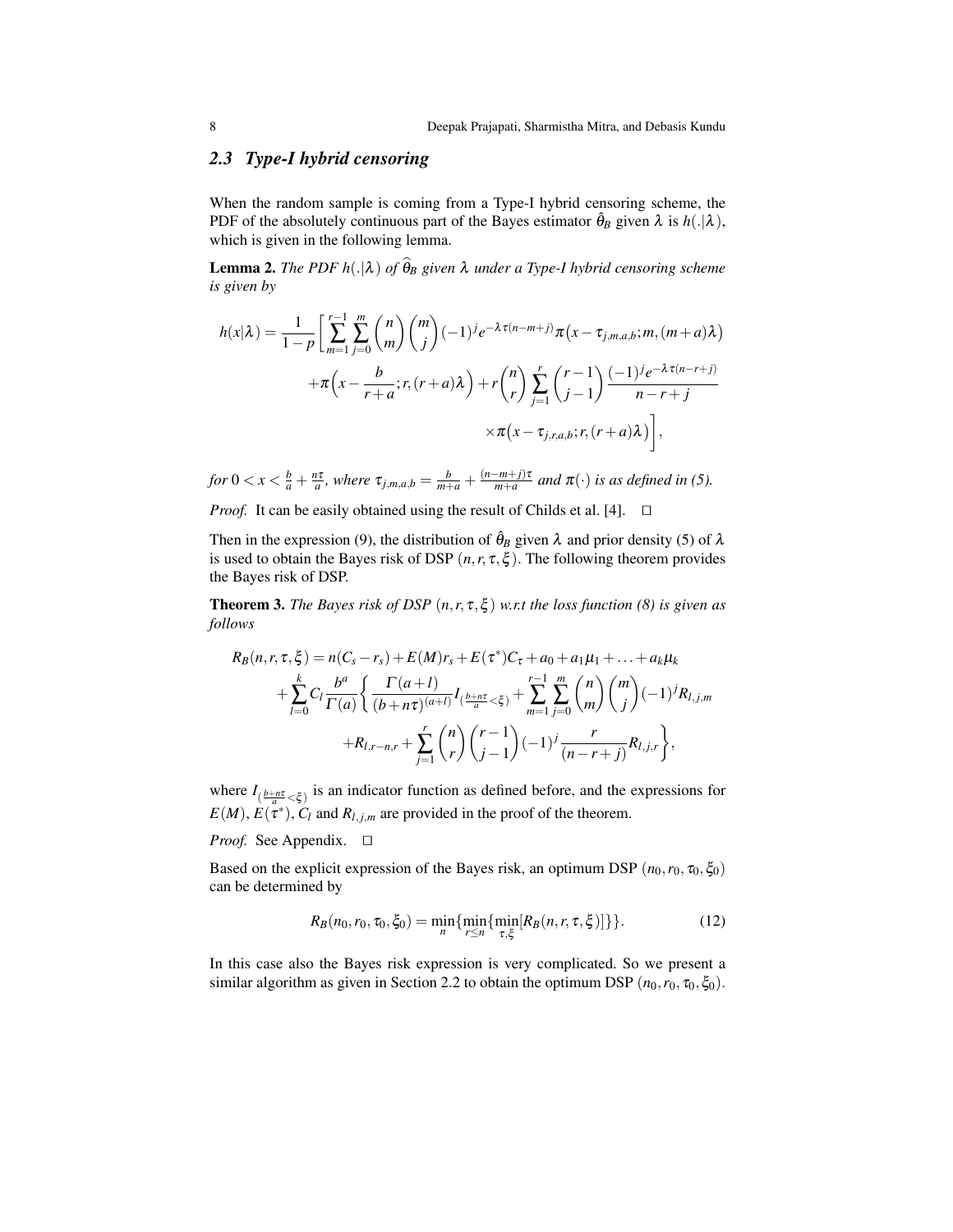#### *Algorithm B:*

- 1. Fix *n*, *r* and τ, minimize  $R_B(n, r, \tau, \xi)$  with respect to  $\xi$  using a grid search method. Denote the minimum Bayes risk by  $R_B(n, r, \tau, \xi_0(n, r, \tau))$ .
- 2. For fixed *n* and *r*, minimize  $R_B(n, r, \tau, \xi_0(n, r, \tau))$  with respect to  $\tau$  using the grid search method and denote the minimum Bayes risk by

$$
R_B(n,r,\tau_0(n,r),\xi_0(n,r,\tau_0(n,r))).
$$

3. For fixed *n*, choose  $r \le n$  for which  $R_B(n, r, \tau_0(n, r), \xi_0(n, r, \tau_0(n, r)))$  is minimum and denote it by

$$
R_B(n, r_0(n), \tau_0(n, r_0(n)), \xi_0(n, r_0(n), \tau_0(n, r_0(n))))
$$

4. Choose sample size  $n_0$  such that

$$
R_B(n_0, r_0(n_0), \tau_0(n_0, r_0(n_0)), \xi_0(n_0, r_0(n_0), \tau_0(n_0, r_0(n_0))))
$$
  
\n
$$
\leq R_B(n, r_0(n), \tau_0(n, r_0(n)), \xi_0(n, r_0(n), \tau_0(n, r_0(n)))) \quad \forall \quad n \geq 0.
$$

For each sample size *n* and for given values of *r* and  $\xi$ , Bayes risk  $R_B(n, r, \tau, \xi)$  is a function of  $\tau$ . If we have to find an optimum DSP, we need an upper bound of  $\tau$ . Tsai et al. [19] suggested to choose suitable range of  $\tau$ , say  $[0, \tau_{\alpha}]$ , where  $\tau_{\alpha}$  is such that

$$
P(0 < X < \tau_{\alpha}) = 1 - \alpha
$$
\n
$$
\int_0^\infty \int_0^{\tau_{\alpha}} \frac{b^a}{\Gamma(a)} \lambda^{a-1} e^{-\lambda b} \lambda e^{-\lambda x} dx d\lambda = 1 - \alpha
$$
\n
$$
1 - \left(1 + \frac{\tau_{\alpha}}{b}\right)^{-a} = 1 - \alpha,
$$

hence

$$
\tau_{\alpha} = b\bigg(\alpha^{-\frac{1}{a}} - 1\bigg),\tag{13}
$$

where  $\alpha$  is a preassigned number satisfying  $0 < \alpha < 1$ . The choice of  $\alpha$  depends on the prescribed precision. Higher the precision required, smaller the value of  $\alpha$ should be chosen. In the range  $[0, \tau_{\alpha}]$  we use grid search to find the optimal value of τ. The next theorem shows that Algorithm B is finite, i.e., we can find an optimal sampling plan in a finite number of search steps.

 $\bf{Theorem 4.}$  *Assuming*  $0 < \xi \leq \xi^*$ , let us denote  $R_B(n, r, \tau, \xi') = min_{\xi \leq \xi^*} R_B(n, r, \tau, \xi)$ *for some fixed n* ( $\geq$  1) *and*  $\tau$ *. Further, let n<sub>0</sub> be the optimal sample size. Then,* 

$$
n_0 \le \min \left\{ \frac{C_r}{C_s - r_s}, \frac{a_0 + a_1 \mu_1 + \dots + a_k \mu_k}{C_s - r_s}, \frac{R_B(n, r, \tau, \xi')}{C_s - r_s} \right\}
$$

*and*  $r_0 \leq n_0$ *.*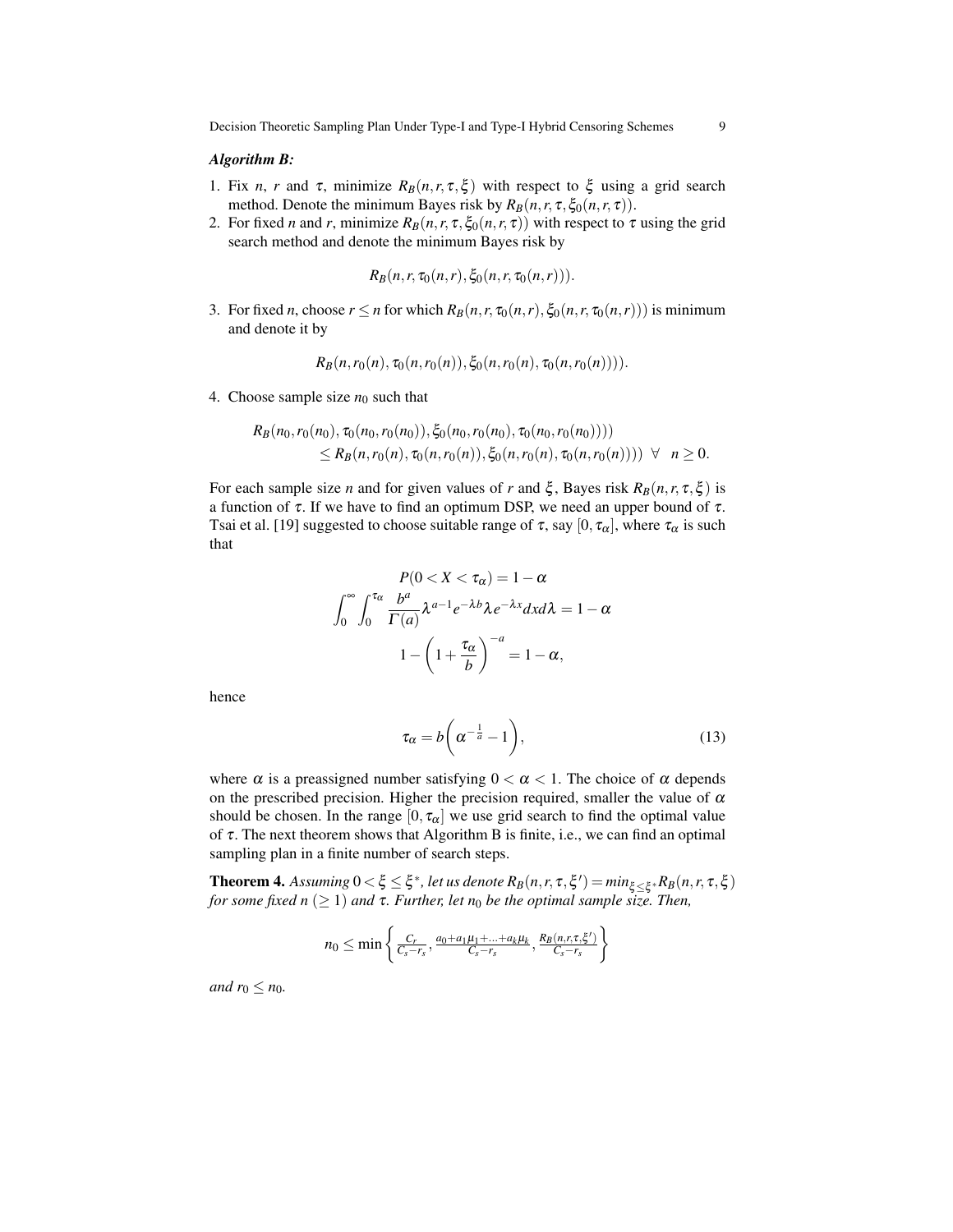*Proof.* Proof is similar to Theorem 2.  $\Box$ 

### 3 Comparisons with existing Bayesian sampling plan

Lin et al. [18] proposed the BSP  $(n_B, \tau_B, \delta_B)$  for Type-I censoring and Liang and Yang [14] proposed BSP  $(n_B, r_B, \tau_B, \delta_B)$  for Type-I hybrid censoring using a quadratic loss function. In this section we show that for more general loss functions, the optimum DSP can be obtained without any additional effort as compared to BSP.

### *3.1 Higher degree polynomial loss function*

In Section 3 we have shown that for a higher degree polynomial loss function, Bayes risk of the DSP can be easily computed for Type-I and Type-I hybrid censoring. In this section we show that the Bayes risk of BSP for higher degree polynomial loss function cannot be expressed in explicit form. The optimal sampling plans obtained are "approximate optimal" plans if  $g(\lambda)$ , cost due to acceptance, is an approximation of the true acceptance cost. So it is necessary to have a better approximation of the true cost for better results. Therefore, it is meaningful to study what happens when  $g(\lambda)$  is a higher degree polynomial loss function. Bayes decision function (see, Lin et al. [18] and Liang and Yang [14]) for BSP is given as

$$
\delta_B(\mathbf{x}) = \begin{cases} 1, & \text{if } \phi_\pi(m,z) \leq C_r \\ 0, & \text{otherwise,} \end{cases}
$$

where for Type-I censoring

$$
z=\sum_{i=1}^m x_i+(n-m)\tau,
$$

and for Type-I hybrid censoring

$$
z = \begin{cases} \sum_{i=1}^{m} x_i + (n-m)\tau, & \text{if } m = 1, 2...r - 1\\ \sum_{i=1}^{r} x_i + (n-r)x_r, & \text{if } m = r, \end{cases}
$$

with

$$
\phi_{\pi}(m,z)=\int_0^{\infty}g(\lambda)\pi(\lambda|m,z)d\lambda.
$$

Since the prior distribution of  $\lambda$  is  $G(a, b)$ , it is well known that the posterior distribution of  $λ$  is also gamma, viz.,

$$
\pi(\lambda|m,z) \sim G(m+a,z+b).
$$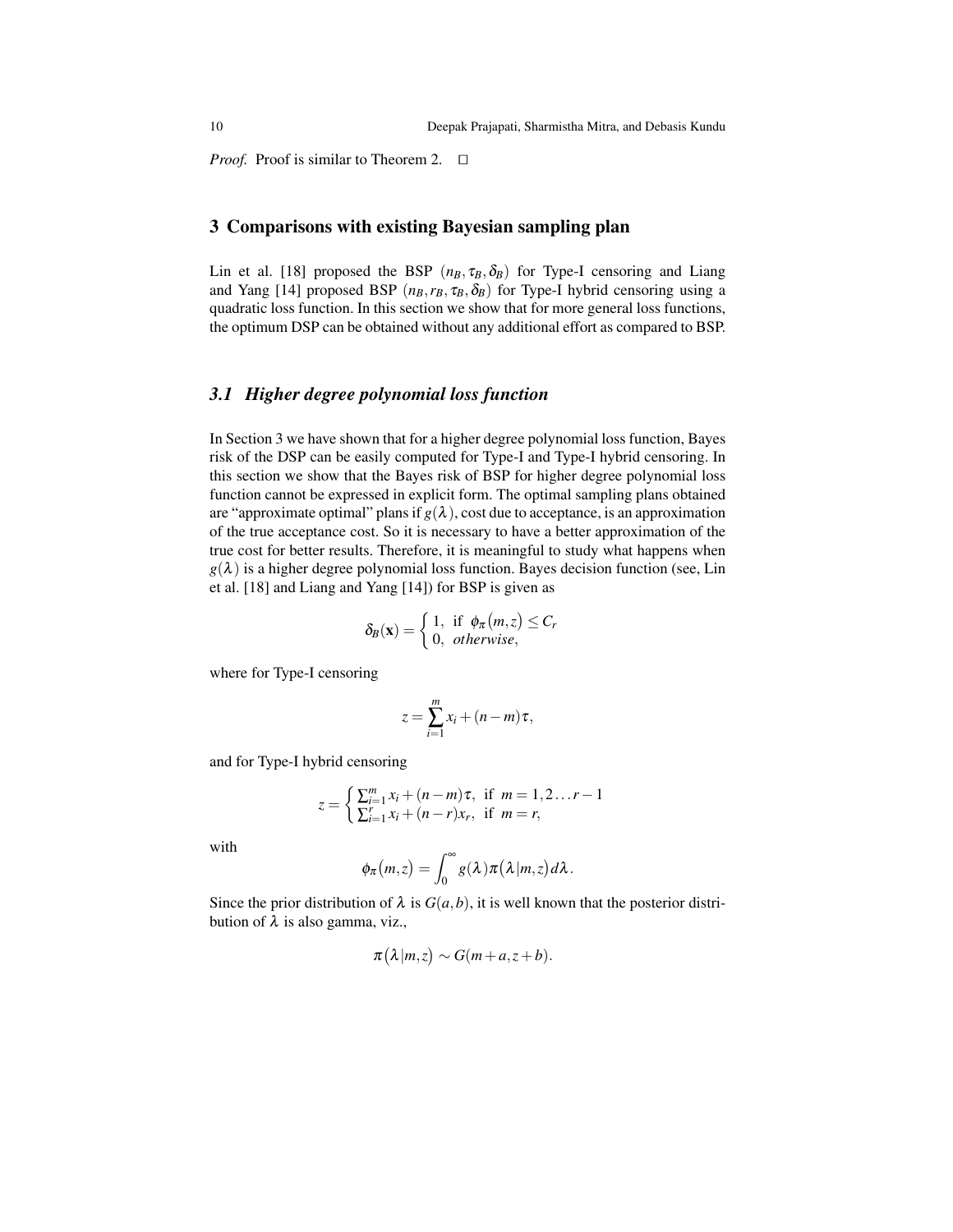Now when  $g(\lambda) = a_0 + a_1 \lambda + \ldots + a_k \lambda^k$  in loss function (7) then,

$$
\phi_{\pi}(m,z)=\int_0^{\infty}g(\lambda)\pi(\lambda|m,z)d\lambda=a_0+\sum_{j=1}^k a_j\frac{(m+a)\dots(m+a+j-1)}{(z+b)^j}.
$$

Thus to find the closed form of the decision function we need to obtain the set

$$
A = \{z; z \geq 0, \phi_{\pi}(m, z) \leq C_r\},\
$$

and to construct *A*, we need to obtain the set of  $z \geq 0$ , such that

$$
h_1(z) = a_0 + \sum_{j=1}^{k} a_j \frac{(m+a)\dots(m+a+j-1)}{(z+b)^j} \le C_r,
$$
 (14)

which is equivalent to finding  $z \geq 0$ , such that,

$$
h_2(z) = (C_r - a_0)(z+b)^k - \sum_{j=1}^k a_j(m+a) \dots (m+a+j-1)(z+b)^{k-j} \ge 0.
$$
 (15)

Note that for  $k = 2$ ,

$$
h_2(z) = (C_r - a_0)(z+b)^2 - a_1(m+a)(z+b) - a_2(m+a)(m+a+1) \ge 0.
$$

It can easily be shown that if  $D_n(m)$  is the only real root or  $D_n(m)$  is the maximum real root of  $h_2(z) = 0$ , then the Bayes decision function will take the following form:

$$
\delta_B(\mathbf{x}) = \begin{cases} 1, & \text{if } z \ge D_n(m) - b \\ 0, & \text{otherwise.} \end{cases}
$$
 (16)

It is well known that there is no algebraic solution to polynomial equations of degree five or higher (see chapter 5, Herstein [7]). So closed form of the Bayes risk of BSP cannot be determined for five or higher degree polynomial loss functions. This difficulty does not arise in computation of the proposed optimum DSP, because the decision function does not depend on the form of loss function. So for higher degree polynomial loss functions, applying the DSP is easier than the BSP.

## *3.2 Non-polynomial loss function*

In Section 3.1 we discussed the limitations of BSP for polynomial loss function where DSP can be obtained quite easily. In this section, we discuss that if we have a non-polynimial loss function, then the obtaining DSP is easier as compared to BSP. To illustrate this, we consider a very simple non-polynomial loss function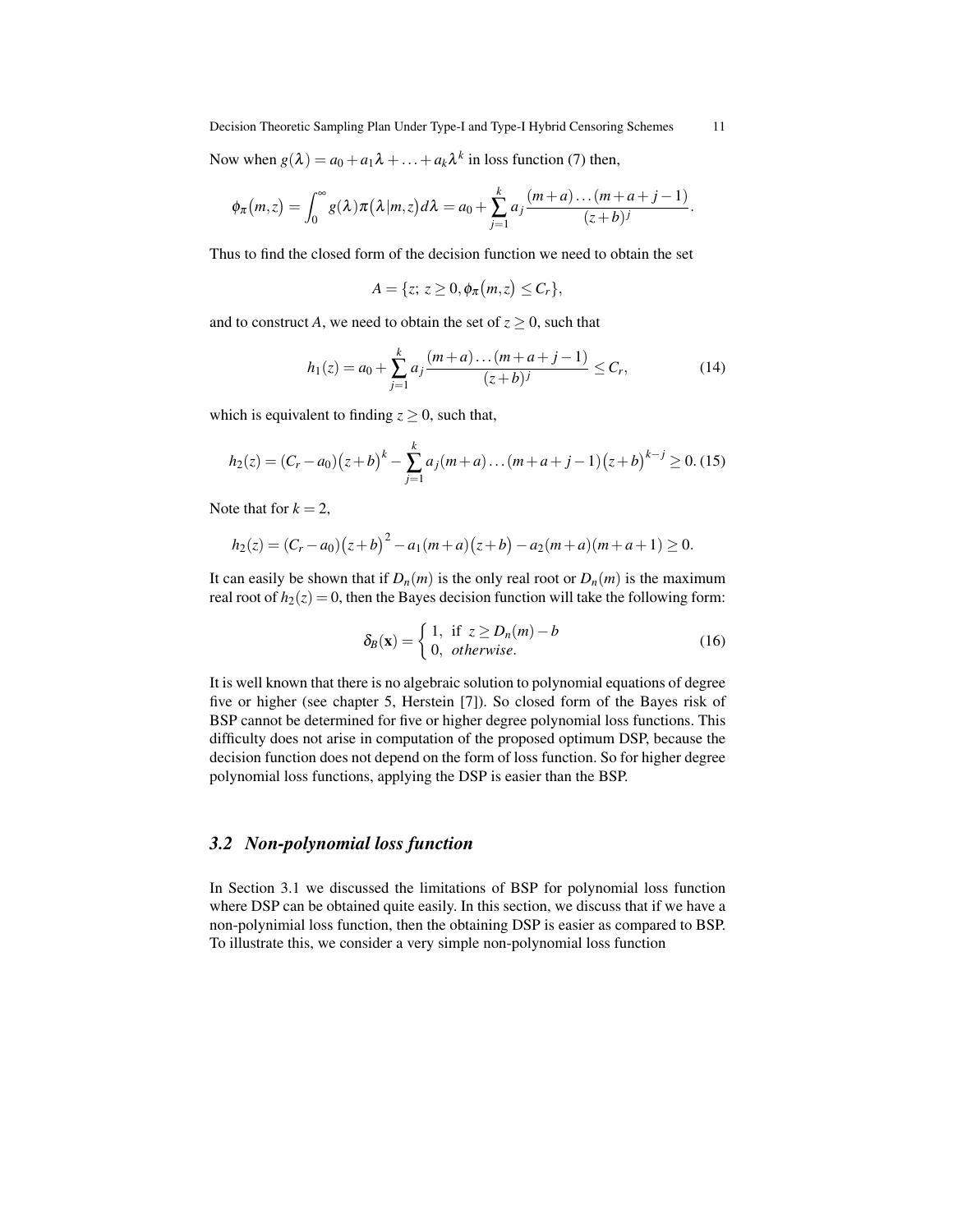12 Deepak Prajapati, Sharmistha Mitra, and Debasis Kundu

$$
L(\delta(\mathbf{x}), \lambda) = \begin{cases} nC_s - (n-M)r_s + \tau C_\tau + a_0 + a_1 \lambda + a_2 \lambda^{5/2}, & \text{if } \delta(\mathbf{x}) = 1\\ nC_s - (n-M)r_s + \tau C_\tau + C_r, & \text{if } \delta(\mathbf{x}) = 0, \end{cases}
$$
(17)

where  $g(\lambda) = a_0 + a_1 \lambda + a_2 \lambda^{5/2}$ , which is an increasing function in  $\lambda$ . The Bayes risk of DSP for the non-polynomial loss function (17) is computed by similar a approach as in Section 2 and is given by :

For Type -I censoring

$$
R_B(n, \tau, \xi) = n(C_s - r_s) + r_s E(M) + \tau C_\tau + a_0 + a_1 \mu_1 + a_2 \frac{\Gamma(a + \frac{5}{2})}{\Gamma(a)b^{\frac{5}{2}}} + \sum_{l=0}^2 C_l \frac{b^a}{\Gamma(a)}
$$
  
 
$$
\times \left[ \frac{\Gamma(a + p_l)I_{(\frac{b + n\tau}{a} < \xi)}}{(b + n\tau)^{(a + p_l)}} + \sum_{m=1}^n \sum_{j=0}^m (-1)^j \binom{n}{m} \binom{m}{j} \frac{\Gamma(a + p_l)I_{S^*_{j,m,a,b}}(m, a + p_l)}{(m + a)\tau_{j,m,a,b})^{a + p_l}} \right],
$$

where the expression of  $E(M)$  and  $I_{S^*_{j,m,a,b}}(m,a+p_l)$  are given in the proof of the Theorem 1 in the Appendix. For Type -I hybrid censoring,

$$
R_B(n, r, \tau, \xi) = n(C_s - r_s) + E(M)r_s + E(\tau^*)C_{\tau} + a_0 + a_1\mu_1 + a_2 \frac{\Gamma(a + \frac{5}{2})}{\Gamma(a)b^{\frac{5}{2}}} + \sum_{l=0}^{2} C_l \frac{b^a}{\Gamma(a)} \left[ \frac{\Gamma(a + p_l)}{(b + n\tau)^{(a + p_l)}} I_{(\frac{b + n\tau}{a} < \xi)} + \sum_{m=1}^{r-1} \sum_{j=0}^{m} {m \choose n} {m \choose j} (-1)^j R_{p_l, j, m} + R_{p_l, r-n, r} + \sum_{k=1}^{r} {n \choose r} {r-1 \choose k-1} (-1)^k \frac{r}{(n-r+k)} R_{p_l, k, r} \right],
$$

where the expressions for  $E(M)$ ,  $E(\tau^*)$ ,  $C_l$  and  $R_{p_l,j,m}$  are defined in the proof of the Theorem 3 in the Appendix and

$$
p_l = \begin{cases} 0, & \text{if } l = 0 \\ 1, & \text{if } l = 1 \\ \frac{5}{2}, & \text{if } l = 2. \end{cases}
$$

Now, in case of BSP, when  $g(\lambda) = a_0 + a_1 \lambda + a_2 \lambda^{5/2}$ , then by Section 3.1

$$
\phi_{\pi}(m,z)=\int_0^{\infty}g(\lambda)\pi(\lambda|m,z)d\lambda=a_0+\frac{a_1(m+a)}{(z+b)}+\frac{a_2\Gamma(m+a+\frac{5}{2})}{\Gamma(m+a)(z+b)^{\frac{5}{2}}}.
$$

So to find a closed form of the decision function we need to obtain the set A as defined in Section 3.1. Note that to construct *A*, we need to obtain the set of  $z \ge 0$ , such that

$$
h_1(z) = a_0 + \frac{a_1(m+a)}{(z+b)} + \frac{a_2\Gamma(m+a+\frac{5}{2})}{\Gamma(m+a)(z+b)^{\frac{5}{2}}} \leq C_r,
$$

which is equivalent to finding  $z \ge 0$ , such that,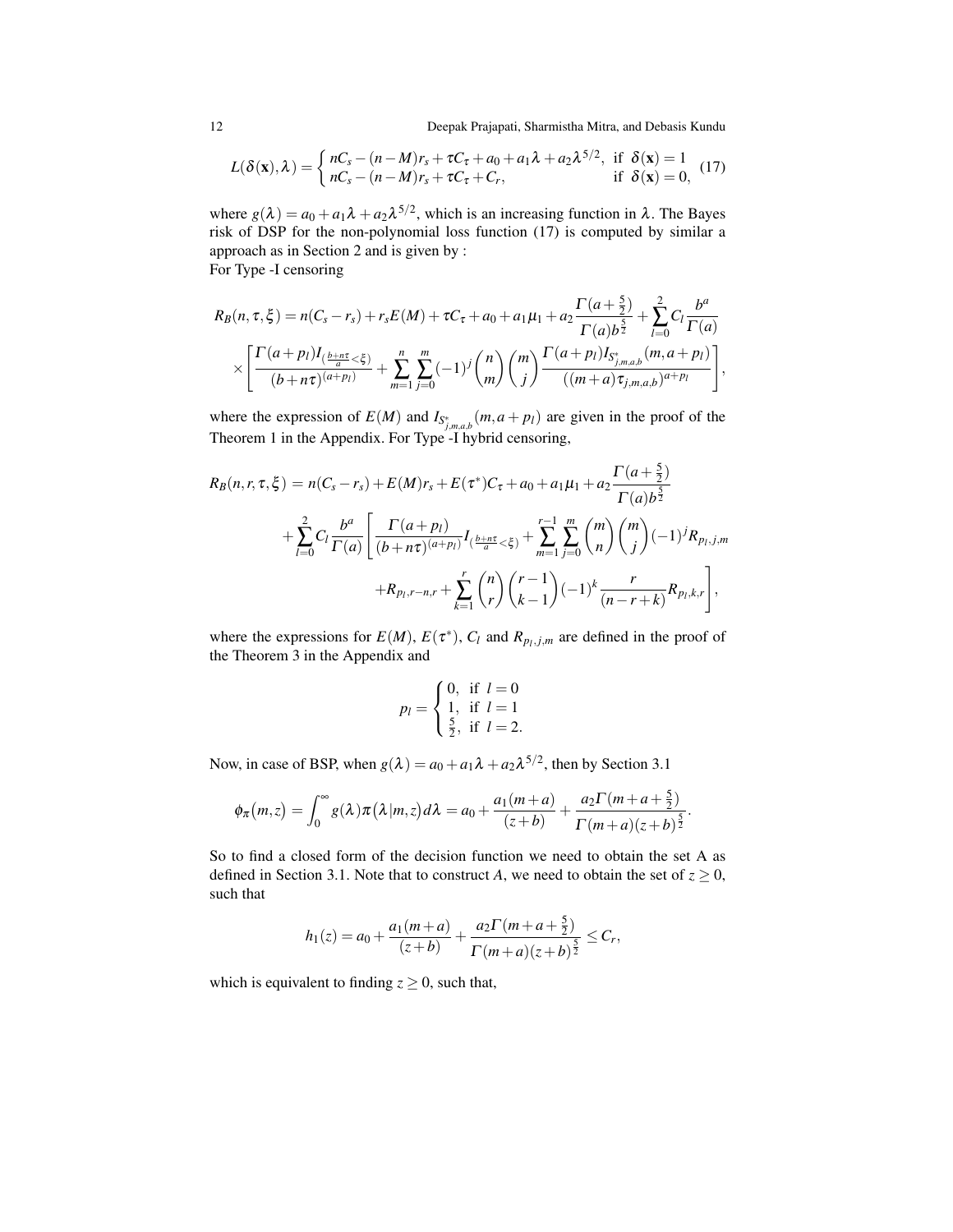Decision Theoretic Sampling Plan Under Type-I and Type-I Hybrid Censoring Schemes 13

$$
h_2(z) = (C_r - a_0)\Gamma(m+a)\left(z+b\right)^{\frac{5}{2}} - a_1(m+a)\Gamma(m+a)\left(z+b\right)^{\frac{3}{2}} - a_2\Gamma(m+a+\frac{5}{2}) \ge 0.
$$

It is obvious that finding the closed form solution of the non polynomial equation  $h_2(z) = 0$  is not possible. So, for the given very simple non-polynomial loss function the Bayes risk of BSP cannot be obtained analytically but the Bayes risk of DSP is obtained quite easily.

Hence, we see that in general BSP cannot be obtained easily for all type of functional forms of the loss function but we can obtain the DSP for such cases quite easily because we have to compute just the expected value of the loss function.

### 4 Numerical Results

In this section, we focus on comparing the optimum DSP with the sampling plan of Lam [12], Lin et al.[16, 17] and with the BSP proposed by Lin et al. [18] and Liang and Yang [14]. We also obtained the optimum DSP for fifth degree polynomial loss function and for non polynomial loss function proposed in Section 3.2. Let  $n_1^*$ ,  $\tau_b$ , ξ ∗ from Theorem 2, denote the upper bound for optimal value of *n*, τ and ξ under Type-I censoring, i.e,

$$
0\leq n_0\leq n_1^*,\quad 0\leq \tau_0\leq \tau_b\quad and\quad 0<\xi_0\leq \xi^*.
$$

Since  $\tau$  and  $\xi$  are continuous and *n* is an integer, therefore, to obtain numerical results we take a grid size of 0.0125 for  $\tau$  and 0.0015 for  $\xi$ . Then by applying the Algorithm A, we obtain the optimum DSP  $(n_0, \tau_0, \xi_0)$  for Type-I censoring.

Similarly, let  $n_2^*$  and  $\xi^*$  from Theorem 4 denote the upper bound for optimal value of *n* and ξ under Type-I hybrid censoring, i.e,

$$
0 \le n_0 \le n_2^*, \quad r_0 \le n_0, \quad 0 \le \xi_0 \le \xi^*
$$

and optimal value of  $\tau \in [0, \tau_{\alpha}]$  where  $\tau_{\alpha}$  is determined by (13) for given value of *a* and *b*. Here we use  $\alpha = 0.01$ . To obtain numerical results we take a grid size of 0.0015 for  $\xi$  and for  $\tau$  we take the grid size of 0.0125. Then we apply Algorithm B to obtain the optimum DSP for Type-I hybrid censoring. The results presented in Tables 1-7 are obtained by using a program written in *R*.

#### *4.1 Numerical results for quadratic loss function*

In Section 2 we have obtained the Bayes risk of DSP for a *k th* order polynomial loss function. For comparison with Lam [12], Lin et al. [16, 17], Lin et al. [18] and Liang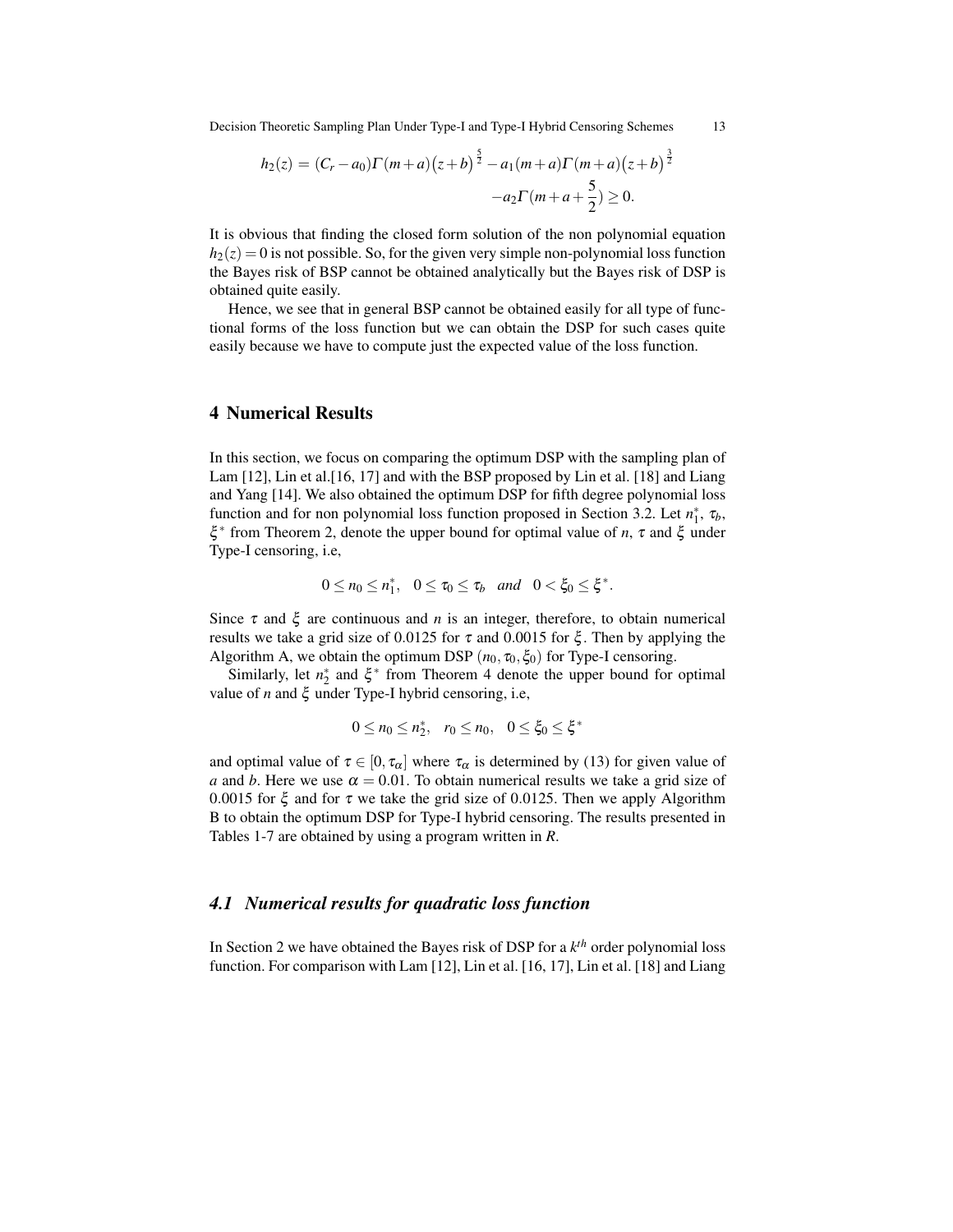and Yang [14] we assume  $k = 2$ . They choose this value of k because a quadratic polynomial makes computation easy and straightforward.

For comparison with Lam [12] and Lin et al. [16, 17] we fix the values of coefficients  $a_0 = 2$ ,  $a_1 = 2$ ,  $a_2 = 2$ ,  $C_s = 0.5$ ,  $C_\tau = 0$ ,  $r_s = 0$  and  $C_r = 30$  which they have used to obtain the sampling plan and we take  $\xi^* = 3$ . In Table 1, comparison is shown by varying the hyper-parameters *a* and *b* and keeping others fixed. From

Table 1: Numerical comparison with sampling plan of Lam [12] and Lin et al.[16, 17] for different values of *a* and *b*.

| Scheme                | a   | b   | $R_B(n_0, \tau_0, \zeta_0)$ | n <sub>0</sub> | $\tau_0$ | $\xi_0$ | $\mathfrak a$ | b   | $R_B(n_0, \tau_0, \xi_0)$ | n <sub>0</sub>            | $\tau_0$      | $\xi_0$ |
|-----------------------|-----|-----|-----------------------------|----------------|----------|---------|---------------|-----|---------------------------|---------------------------|---------------|---------|
| <b>DSP</b>            | 2.5 | 0.8 | 24.8419                     | 4              | 1.3125   | 0.3255  | -1.5          | 0.8 | 16.5825                   | 3                         | 0.7000        | 0.3330  |
| LAM                   |     |     | 24.9367                     | 3              | 0.7077   | 0.3539  |               |     | 16.6233                   | 3                         | 0.5262        | 0.2631  |
| Lin et al. $[16, 17]$ |     |     | 24.9893                     | 4              | 0.6808   | 0.3404  |               |     | 16.7533                   | 3                         | 0.5262 0.2631 |         |
| <b>DSP</b>            | 2.5 | 1.0 | 21.7081                     | 4              | 1.1125   | 0.3255  | 2.0           | 0.8 | 21.1398                   | 4                         | 1.1500        | 0.3270  |
| LAM                   |     |     | 21.7640                     | 3              | 0.5483   | 0.2742  |               |     | 21.2153                   | 3                         | 0.6051        | 0.3026  |
| Lin et al. $[16, 17]$ |     |     | 21.8515                     | 4              | 0.5819   | 0.2910  |               |     | 21.2875                   | 4                         | 0.6051        | 0.3026  |
| <b>DSP</b>            | 3.0 | 0.8 | 27.5581                     | 3              | 1.1625   | 0.3270  | 25            | 0.6 | 27.7267                   | 3                         | 1.2125        | 0.3285  |
| LAM                   |     |     | 27.6136                     | 3              | 0.8170   | 0.4085  |               |     | 27.7834                   | 3                         | 0.8537        | 0.4268  |
| Lin et al. $[16, 17]$ |     |     | 27.6521                     | 3              | 0.8170   | 0.4085  |               |     | 29.8193                   | 3                         | 0.8537        | 0.4268  |
| <b>DSP</b>            | 3.5 | 0.8 | 29.2789                     | 2              | 1.0125   | 0.3285  | 10.0          | 3.0 | 29.5166                   | $\overline{c}$            | 0.7875        | 0.3165  |
| LAM                   |     |     | 29.2789                     | 2              | 1.0037   | 0.5019  |               |     | 29.5166                   | $\overline{c}$            | 0.7928        | 0.3964  |
| Lin et al. $[16, 17]$ |     |     | 29.3642                     | 2              | 1.0037   | 0.5019  |               |     | 29.5959                   | $\overline{\mathfrak{c}}$ | 0.8194        | 0.4097  |

Table-1 it is clear that Bayes risk of the optimum DSP is less than or equal to the Bayes risk of the sampling plan of Lam [12] and Lin et al.[16, 17].

For comparison with the BSP proposed by Lin et al. [18] and Liang and Yang [14] we choose the same standard set of parameter values and coefficients used by Lin et al. [18] and Liang and Yang [14], which are as follows, for Type-I censoring, *a* = 2.5, *b* = 0.8, *a*<sup>0</sup> = 2, *a*<sup>1</sup> = 2, *a*<sup>2</sup> = 2, *C<sup>s</sup>* = 0.5, *r<sup>s</sup>* = 0, *C<sup>t</sup>* = 0.5, *C<sup>r</sup>* = 30, ξ <sup>∗</sup> = 3 and for Type-I hybrid censoring,  $a = 2.5$ ,  $b = 0.8$ ,  $a_0 = 2$ ,  $a_1 = 2$ ,  $a_2 = 2$ ,  $C_s =$ 0.5,  $r_s = 0.3$ ,  $C_t = 0.5$ ,  $C_r = 30$ ,  $\xi^* = 3$ . Comparison of the Bayes risk of the BSP and the optimum DSP is given in Tables 2 and 3 by varying  $a, b, C_s, C_t$  and  $C_r$  one at a time and keeping others fixed.

In Table 2,  $R_B(n_B, \tau_B, \delta_B)$  denotes the Bayes risk of the BSP and  $R_B(n_0, \tau_0, \xi_0)$ denotes the Bayes risk of the optimum DSP  $(n_0, \tau_0, \xi_0)$ . Similarly, in Table 3 the Bayes risk of the BSP is denoted by  $R_B(n_B, r_B, \tau_B, \delta_B)$  and  $R_B(n_0, r_0, \tau_0, \xi_0)$  denotes the Bayes risk of the optimum DSP  $(n_0, r_0, \tau_0, \xi_0)$ . In case of Type-I hybrid censoring, the Bayes risk of BSP includes a complicated integral which is computed by simulation techniques. So the Bayes risk for BSP in case of Type-I hybrid censoring is an approximation of the exact Bayes risk. From Tables 2 and 3 it is clear that performance of the optimum DSP is as good as the BSP.

In Type-I censoring, the Bayes risk of the DSP is a function of sampling plan  $(n, \tau, \xi)$  in which *n* takes discrete values and others are continuous. Theorem 2 states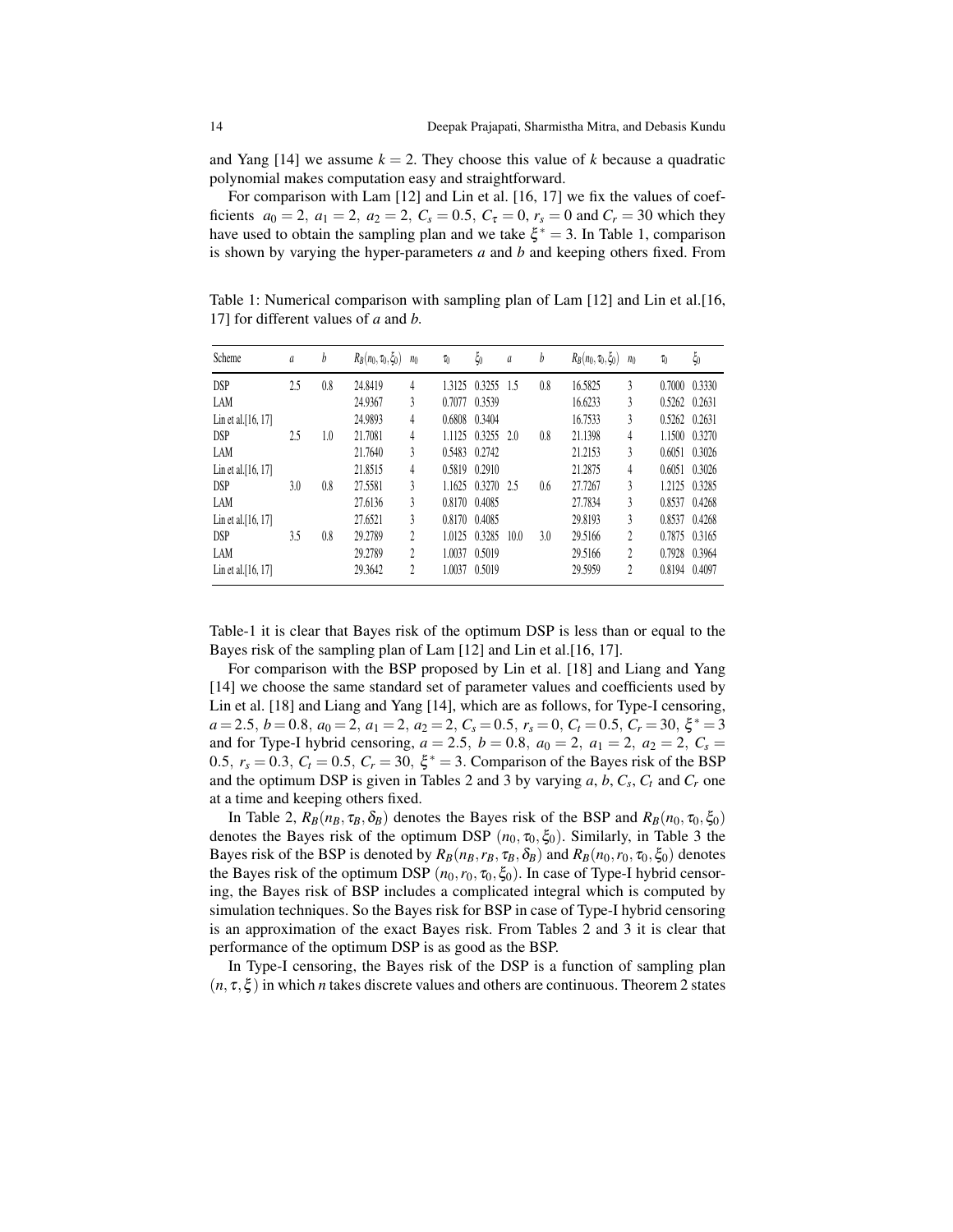|                |     | <b>BSP</b> |                                                        |                | DSP      |                   |                 | <b>BSP</b>                                             | <b>DSP</b> |                |          |                   |
|----------------|-----|------------|--------------------------------------------------------|----------------|----------|-------------------|-----------------|--------------------------------------------------------|------------|----------------|----------|-------------------|
| $\mathfrak{a}$ | b   |            | $R_B(n_B, \tau_B, \delta_B)$ $R_B(n_0, \tau_0, \xi_0)$ | n <sub>0</sub> | $\tau_0$ | $\xi_0$           | $\mathcal{C}_s$ | $R_B(n_B, \tau_B, \delta_B)$ $R_B(n_0, \tau_0, \xi_0)$ |            | n <sub>0</sub> | $\tau_0$ | $\xi_0$           |
| 2.5            | 0.8 | 25.7777    | 25.2777                                                | $\mathcal{E}$  | 0.7250   | 0.3285            | 0.3             | 24.4279                                                | 24.4282    |                |          | $0.7750$ $0.3240$ |
| 2.5            | 1.0 | 22.0361    | 22.0361                                                |                | 0.5625   | 0.3285            | 0.7             | 25.8777                                                | 25.8777    | 3              | 0.7250   | 0.3285            |
| 3.5            | 0.8 | 29.7131    | 29.7131                                                |                |          | 0.8125 0.3285     | 2.0             | 27.9535                                                | 27.9535    |                | 0.3750   | 0.4095            |
| $C_t$          |     |            |                                                        |                |          |                   | $\mathcal{C}_r$ |                                                        |            |                |          |                   |
| 0.1            |     | 24.9446    | 24.9446                                                | 4              |          | $0.9625$ $0.3255$ | 20              | 19.3292                                                | 19.3293    |                |          | 0.8750 0.4275     |
| 0.7            |     | 25.4197    | 25.4197                                                | 3              | 0.7000   | 0.3285            | 50              | 32.2081                                                | 32.2085    |                | 0.5625   | 0.2400            |
| 2.0            |     | 26.1439    | 26.1439                                                | 4              | 0.3875   | 0.3285            | 100             | 35.5937                                                | 35.5937    | 0              | 0.0000   | 0.0000            |

Table 2: Numerical comparison between DSP and BSP for Type-I censoring.

Table 3: Numerical comparison between DSP and BSP for Type-I hybrid censoring.

|             | <b>BSP</b>                        |                             |                | DSP   |          |                   |                 | BSP <sup>1</sup>                  |                                  |                | DSP   |               |         |  |
|-------------|-----------------------------------|-----------------------------|----------------|-------|----------|-------------------|-----------------|-----------------------------------|----------------------------------|----------------|-------|---------------|---------|--|
| a b         | $R_B(n_B, r_B, \tau_B, \delta_B)$ | $R_B(n_0,r_0,\tau_0,\xi_0)$ | n <sub>0</sub> | $r_0$ | $\tau_0$ | $\zeta_0$         | $\mathcal{C}_s$ | $R_B(n_B, r_B, \tau_B, \delta_B)$ | $R_B(n_0, r_0, \tau_0, \zeta_0)$ | n <sub>0</sub> | $r_0$ | $\tau_0$      | $\xi_0$ |  |
| $2.5 \t1.0$ | 21.6762                           | 21.6772                     |                | 4     |          | $0.5625$ $0.3270$ | 0.5             | 24.9678                           | 24.9625                          | 4              | 4     | 0.7500 0.3255 |         |  |
| $2.5 \t0.8$ | 24.9678                           | 24.9625                     | 4              | 4     |          | 0.7500 0.3255     | 0.7             | 25.5932                           | 25.5953                          | $\mathcal{E}$  | 3     | 0.7250 0.3285 |         |  |
| $3.0 \t0.8$ | 27.7339                           | 27.7370                     |                | 3     | 0.8750   | 0.3270            | 2.0             | 27.7681                           | 27.7681                          |                |       | 0.3750 0.3975 |         |  |
| $C_t$       |                                   |                             |                |       |          |                   | $\mathcal{C}_r$ |                                   |                                  |                |       |               |         |  |
| 0.1         | 24.7344                           | 24.7312                     |                | 4     |          | 0.8375 0.3255     | 20              | 19.0392                           | 19.0383                          |                |       | 0.9375 0.4275 |         |  |
| 0.7         | 25.0531                           | 25.0533                     |                | 4     | 0.4500   | 0.3255            | 30              | 24.9678                           | 24.9625                          | 4              | 4     | 0.7500 0.3255 |         |  |
| 2.0         | 25.4595                           | 25.4552                     | 4              | 3     | 0.3750   | 0.3285            | 50              | 31.7324                           | 31.7326                          | h              | h     | 0.3625        | 0.2385  |  |

Bayes risk of BSP is obtained by simulation.

that the optimal value of *n* is bounded above, so it is sufficient to provide the contour plot of Bayes risk with respect to  $\tau$  and  $\xi$  in Fig. 1 for different values of *n* to show that it has unique minimum. We provide the plots for standard set of coefficients for which minimum Bayes risk is  $R_B(3, 0.7250, 0.3285) = 25.2777$ . It is clear from the plots that Bayes risk first decreases then increases as *n* increases which ensures that Bayes risk has a unique minimum w.r.t *n*,  $\tau$  and  $\xi$ .

For Type-I hybrid censoring, the Bayes risk is a function of the sampling plan  $(n, r, \tau, \xi)$  in which *n* and *r* take discrete values and others are continuous. Since optimal values of *n* and *r* are bounded above (Theorem 4), so for different values of *n* and *r*, we provide the contour plot of Bayes risk with respect to  $\tau$  and  $\xi$  in Fig. 2. We provide the plots for standard set of coefficients for which minimum Bayes risk is  $R_B(4,4,0.7500,0.3255) = 24.9678$ . In this case also the Bayes risk has unique minimum and as *n* increases the Bayes risk first decreases then increases. The contour plot can also be used for predicting the range which includes the optimal values of  $\tau$  and  $\xi$  by which we can reduce significantly the effort in the search for the optimum plan.

1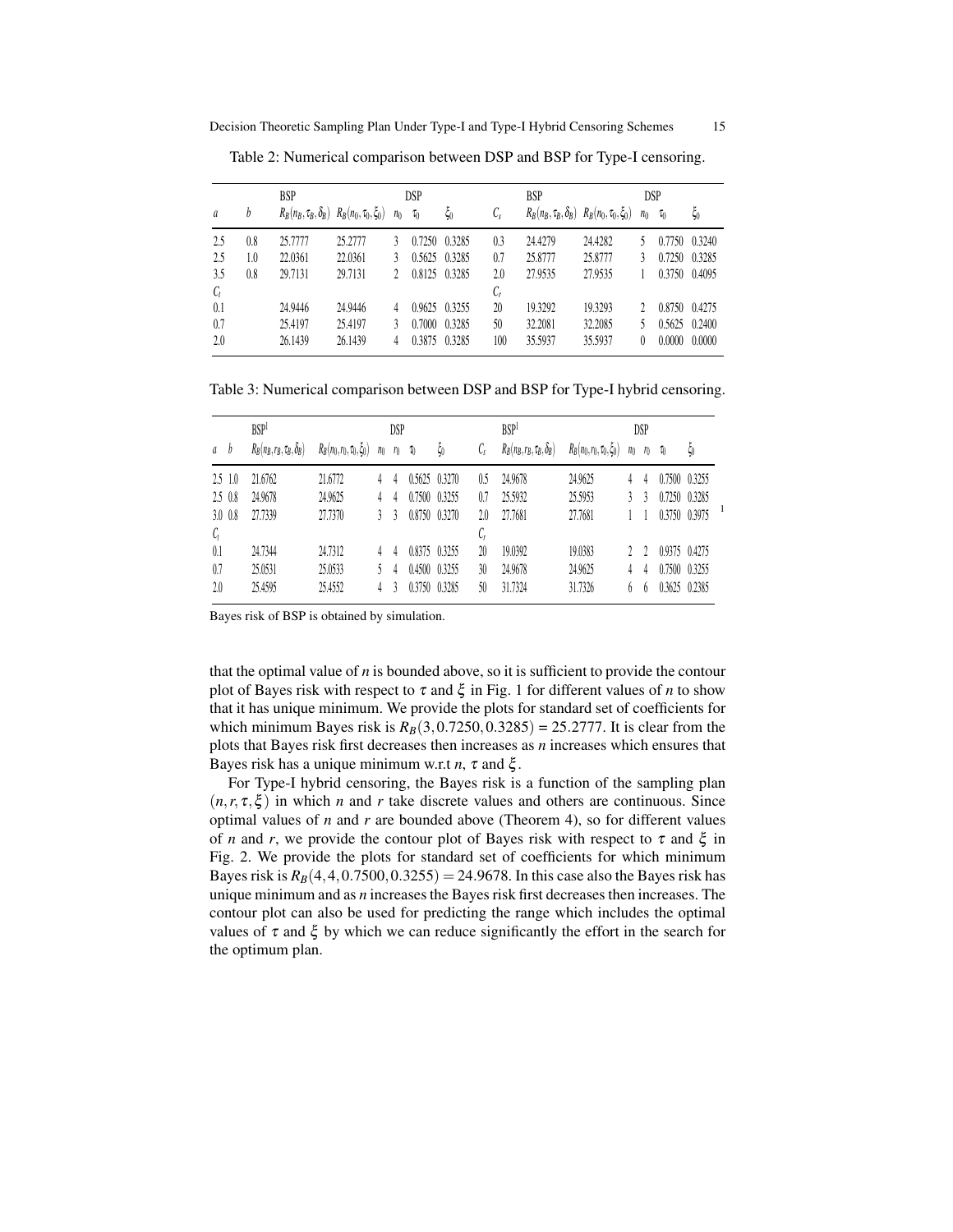

Fig. 1: Contour plot of Bayes risk with standard set of coefficient  $a_0 = 2, a_1 = 2, a_2 = 1$  $2, C_s = 0.5, r_s = 0, C_\tau = 0.5, C_r = 30$ , and  $a = 2.5, b = 0.8$  for Type-I censoring



Fig. 2: Contour plot of Bayes risk with standard set of coefficients  $a_0 = 2, a_1 =$  $2, a_2 = 2, C_s = 0.5, r_s = 0.3, C_\tau = 0.5, C_r = 30,$  and  $a = 2.5, b = 0.8$  for Type-I hybrid censoring

# *4.2 Numerical results for Fifth degree polynomial and Non polynomial loss function*

For better approximation of optimal sampling plan we assume that loss function is of order  $k = 5$  in (8). To obtain optimum DSP, following parameter and coefficient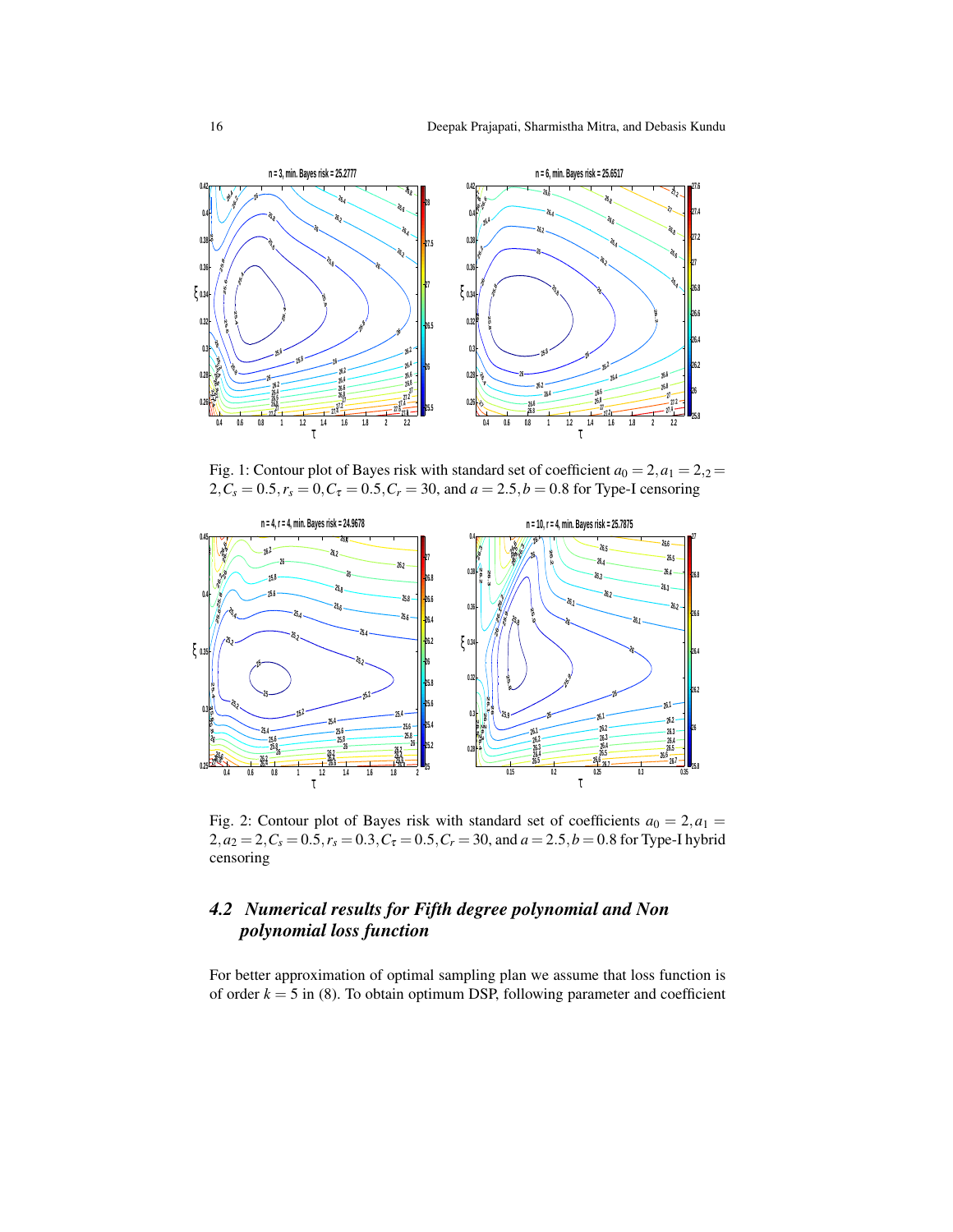values are used:  $a = 3.0$ ,  $b = 2.5$ ,  $a_0 = 2$ ,  $a_1 = 2$ ,  $a_2 = 2$ ,  $a_3 = 2$ ,  $a_4 = 2$ ,  $a_5 =$ 2,  $C_s = 0.5$ ,  $r_s = 0$ ,  $C_{\tau} = 0.5$ ,  $C_r = 30$ ,  $\xi^* = 3$  for Type-I censoring. For Type-I hybrid censoring, we use following sets of coefficients:  $a = 3.0$ ,  $b = 2.5$ ,  $a_0 =$ 2,  $a_1 = 2$ ,  $a_2 = 2$ ,  $a_3 = 2$ ,  $a_4 = 2$ ,  $a_5 = 2$ ,  $C_s = 0.5$ ,  $r_s = 0.3$ ,  $C_\tau = 0.5$ ,  $C_r =$ 30,  $\xi^* = 3$ . Then varying the parameters *a* and *b* or one coefficient out of  $C_s$ ,  $C_t$ 

Table 4: Minimum Bayes risk and corresponding optimum DSP for fifth degree polynomial loss function for Type-I censoring.

| a          | b   | $R_B(n_0, \tau_0, \xi_0)$ | $n_0$ | $\tau_0$ | $\xi_0$ | $C_{S}$ | $R_B(n_0, \tau_0, \xi_0)$ | $n_0$ | $\tau_0$ | $\xi_0$ |
|------------|-----|---------------------------|-------|----------|---------|---------|---------------------------|-------|----------|---------|
| 1.5        | 0.8 | 12.7301                   |       | 1.1875   | 0.9750  | 0.4     | 24.2273                   |       | 1.6750   | 0.8525  |
| 3.0        | 2.5 | 24.8613                   | 6     | 1.7125   | 0.8650  | 0.7     | 25.8920                   | 4     | 1.9875   | 0.9000  |
| 3.0        | 3.0 | 22.4152                   |       | 1.5750   | 0.8650  | 1.0     | 26.9562                   |       | 2.1125   | 0.9125  |
| $C_{\tau}$ |     |                           |       |          |         | $C_r$   |                           |       |          |         |
| 0.3        |     | 24.4827                   |       | 2.1125   | 0.8625  | 30      | 24.8613                   | 6     | 1.7125   | 0.8650  |
| 1.0        |     | 25.6103                   | 6     | 1.3500   | 0.8750  | 50      | 33,0079                   | 8     | 1.7375   | 0.7300  |
| 1.5        |     | 26.2238                   |       | 1.0750   | 0.8850  | 100     | 45.7463                   | 12    | 1.6000   | 0.5900  |

and *C<sup>r</sup>* at a time, and setting others fixed, we obtain the minimum Bayes risk and the optimum DSP which is given in Table 4 and 5. We observe in Table 4 and 5 that as costs  $C_s$ ,  $C_{\tau}$  and  $C_r$  increase, the minimum Bayes risk increases. It is also observed that as cost per unit inspection  $C_s$  increases the optimal value of  $n_0$  and  $r_0$  decreases and the optimal value of  $\tau_0$  and  $\xi_0$  increases. If rejection cost  $C_r$  increases then  $n_0$ 

Table 5: Minimum Bayes risk and corresponding optimum DSP for fifth degree polynomial loss function for Type-I hybrid censoring.

| a                    | b   | $R_B(n_0,r_0,\tau_0,\xi_0)$ | n <sub>0</sub> | r <sub>0</sub> | $\tau_0$ | $\xi_0$       | $\mathcal{C}_{\mathfrak{s}}$ | $R_B(n_0, r_0, \tau_0, \xi_0)$ | n <sub>0</sub> | r <sub>0</sub> | $\tau_0$ | $\xi_0$       |
|----------------------|-----|-----------------------------|----------------|----------------|----------|---------------|------------------------------|--------------------------------|----------------|----------------|----------|---------------|
| 1.5                  | 0.8 | 26.2979                     |                |                |          | 1.6375 0.9300 | 0.4                          | 23.4093                        | 10             |                | 0.9500   | 0.8450        |
| 3.0                  | 2.5 | 24.2369                     |                | 6              | 1.4125   | 0.8600        | 0.7                          | 25.4201                        |                | 4              | 1.3625   | 0.8900        |
| 3.0                  | 3.0 | 20.7241                     |                | 6              | 1.1875   | 0.8625        | 1.5                          | 27.6478                        |                | 2              | 1.9500   | 0.9475        |
| $\mathcal{C}_{\tau}$ |     |                             |                |                |          |               | $\mathcal{C}_r$              |                                |                |                |          |               |
| 0.1                  |     | 23.7217                     | 6              | $\theta$       |          | 2.4125 0.8575 | 20                           | 18.6112                        | 4              |                |          | 1.4625 1.0275 |
| 1.0                  |     | 24.6729                     |                |                | 1.0250   | 0.8725        | 50                           | 32.2362                        | 10             | 9              | 1.2125   | 0.7225        |
| 1.5                  |     | 25.0037                     | 8              |                | 0.8125   | 0.8725        | 100                          | 44.6304                        | 14             | 13             | 1.0125   | 0.5875        |

and  $r_0$  increases and the optimal value of  $\tau_0$  and  $\xi_0$  decreases. Therefore, for fifth degree polynomial loss function results presented in Tables 4 and 5 have similar behaviour with those obtained from the quadratic loss function and they are quite acceptable in terms of  $n_0$ ,  $r_0$ ,  $\tau_0$  and  $\xi_0$ .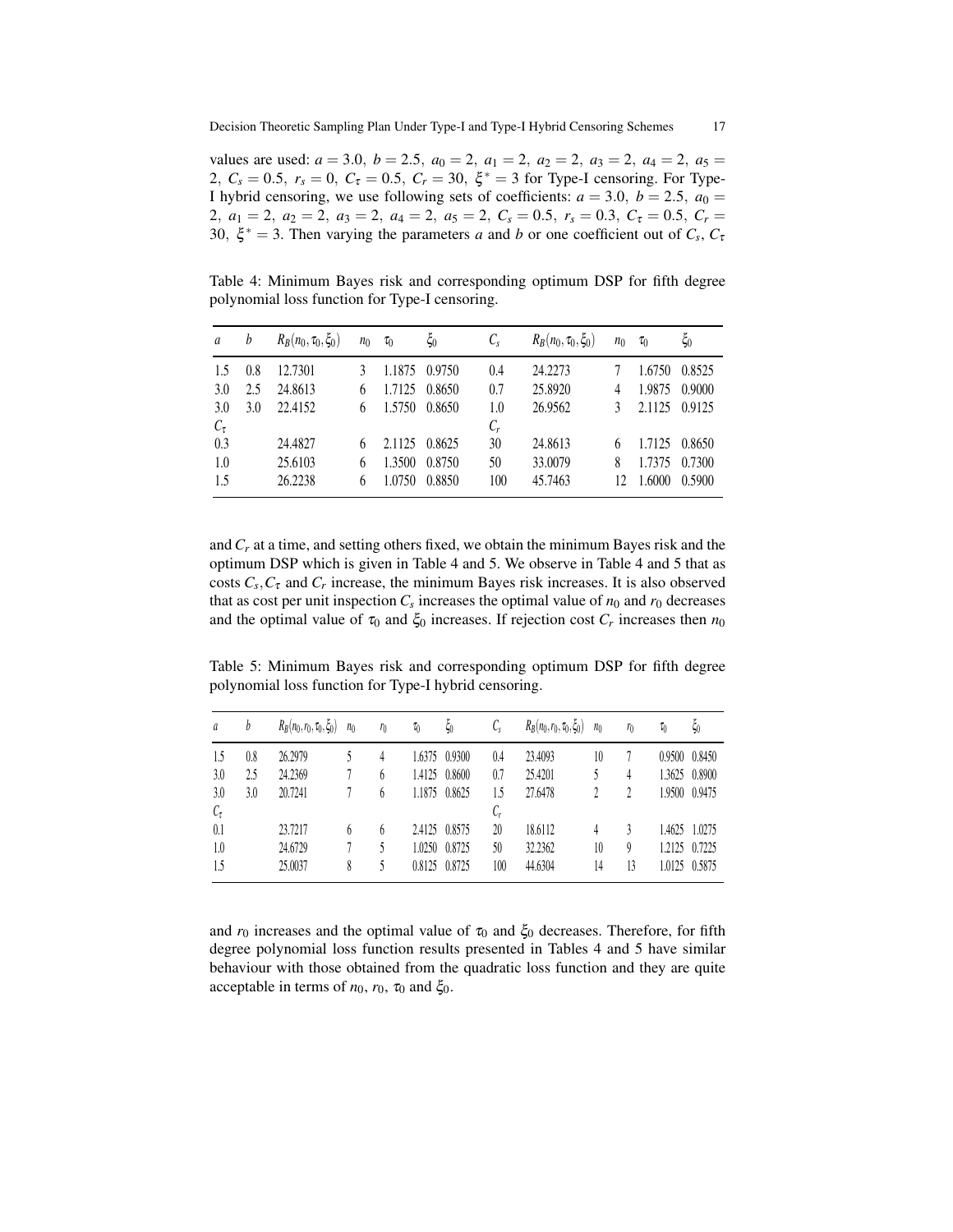To obtain the optimum DSP for non polynomial loss function given in Section 3.2, we use the following standard set of parameter values and coefficients for Type-I censoring:  $a = 2.5$ ,  $b = 0.8$ ,  $a_0 = 2$ ,  $a_1 = 2$ ,  $a_2 = 2$ ,  $C_r = 30$ ,  $C_s = 0.5$ ,  $r_s = 0$ ,  $C_{\tau} =$ 0.5,  $\xi^* = 3$ . Similarly, for Type-I hybrid censoring:  $a = 2.5$ ,  $b = 0.8$ ,  $a_0 = 2$ ,  $a_1 =$ 

Table 6: Minimum Bayes risk and corresponding optimum DSP for non polynomial loss function for Type-I censoring.

| a     | b   | $R_B(n_0, \tau_0, \xi_0)$ | $n_0$ | $\tau_0$ | ξ0     | $C_{s}$ | $R_B(n_0, \tau_0, \xi_0)$ | $n_0$ | $\tau_0$ | $\xi_0$ |
|-------|-----|---------------------------|-------|----------|--------|---------|---------------------------|-------|----------|---------|
| 2.5   | 0.8 | 27.5536                   | 4     | 1.0625   | 0.4185 | 0.3     | 26.6463                   |       | 0.9250   | 0.4110  |
| 2.5   | 1.0 | 24.9524                   | 4     | 1.0000   | 0.4185 | 0.7     | 28.1649                   |       | 1.0875   | 0.4245  |
| 3.0   | 0.8 | 29.6926                   |       | 1.0750   | 0.4275 | 2.0     | 29.9411                   |       | 0.7250   | 0.6000  |
| $C_t$ |     |                           |       |          |        | $C_r$   |                           |       |          |         |
| 0.1   |     | 27.0722                   | 4     | 1.3875   | 0.4170 | 30      | 27.5536                   |       | 1.0625   | 0.4185  |
| 0.7   |     | 27.7546                   | 4     | 0.9500   | 0.4200 | 50      | 38.4987                   | 6     | 0.9250   | 0.3225  |
| 2.0   |     | 28.6323                   | 4     | 0.5625   | 0.4230 | 100     | 54.6498                   | 9     | 0.7250   | 0.2325  |

2,  $a_2 = 2$ ,  $C_r = 30$ ,  $C_s = 0.5$ ,  $r_s = 0.3$ ,  $C_\tau = 0.5$ ,  $\xi^* = 3$ , i.e., the standard set of parameter values and coefficients are used. The minimum Bayes risk and optimum DSP is obtained in Tables 6 and 7 by varying parameters *a* and *b* or one coefficient out of  $C_s$ ,  $C_{\tau}$  and  $C_r$  at a time and setting others fixed. It is observed from Tables 6 and 7 that as costs  $C_s$ ,  $C_{\tau}$  and  $C_r$  increase, the minimum Bayes risk increases. The optimal values of  $n_0$  and  $r_0$  decrease when  $C_s$  increases and when  $C_r$  increases, then *n*<sub>0</sub> and *r*<sub>0</sub> increase. The value of  $\xi_0$  increases when cost  $C_s$  increases and decreases when cost  $C_r$  increases. So, for given non polynomial loss function also, the results

Table 7: Minimum Bayes risk and corresponding optimum DSP for non polynomial loss function for Type-I hybrid censoring.

| a     | b   | $R_B(n_0,r_0,\tau_0,\xi_0)$ | n <sub>0</sub> | $r_0$ | $\tau_0$ | $\zeta_0$     | $\mathcal{C}_s$ | $R_B(n_0, r_0, \tau_0, \xi_0)$ | n <sub>0</sub> | $r_0$ | $\tau_0$ | ζo            |
|-------|-----|-----------------------------|----------------|-------|----------|---------------|-----------------|--------------------------------|----------------|-------|----------|---------------|
| 2.5   | 1.0 | 24.5869                     |                | 4     | 0.6000   | 0.4170        | 0.5             | 27.2090                        | 4              | 4     |          | 1.2125 0.4170 |
| 2.5   | 0.8 | 27.2090                     | 4              | 4     | 1.2125   | 0.4170        | 0.7             | 27.8214                        | 3              |       | 1.1750   | 0.4230        |
| 3.0   | 0.8 | 29.3249                     |                |       | 1.2000   | 0.4275        | 2.0             | 29.6794                        |                |       | 0.7500   | 0.4530        |
| $C_t$ |     |                             |                |       |          |               | $C_r$           |                                |                |       |          |               |
| 0.1   |     | 26.9124                     | 4              | 4     |          | 1.3375 0.4170 | 20              | 19.7253                        |                |       | 1.0750   | 0.5685        |
| 0.7   |     | 27.3031                     |                | 4     | 0.6875   | 0.4170        | 30              | 27.2090                        | 4              | 4     | 1.2125   | 0.4170        |
| 2.0   |     | 27.7698                     |                |       | 0.4125   | 0.4230        | 50              | 38.1061                        |                | b     | 0.5750   | 0.3225        |

in Tables 6 and 7 are quite reasonable and acceptable.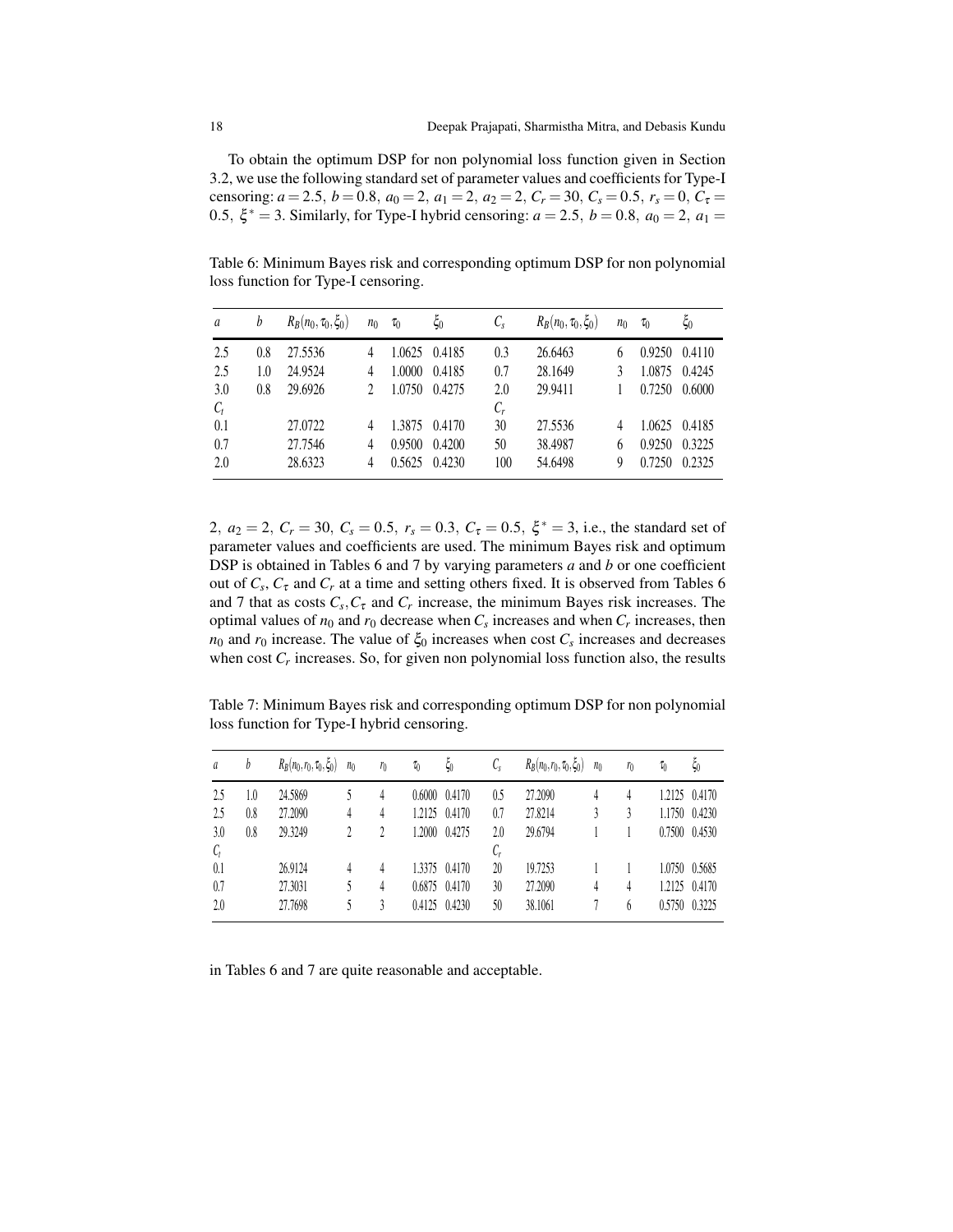#### 5 Conclusion

In this paper, we have shown that a sampling plan can be obtained using the Bayes estimator of the mean lifetime  $\theta$ . This estimator always exists for both Type-I and Type-I hybrid censoring. We have developed a methodology for finding the DSP using a decision function which is based on the Bayes estimator of  $\theta$ . We propose an algorithm to find the optimum DSP. It is shown numerically that the optimum DSP is better than the sampling plans of Lam [12] and Lin et al. [16, 17] and as good as the BSP proposed by Lin et al. [18] and Liang and Yang [14] for Type-I censoring and Type-I hybrid censoring. Further, we have generalized the existing work for higher degree polynomial loss function and for a specific choice of the non-polynomial loss function, which cannot be handled easily by the BSP. Thus, we see that the DSP is applicable to a wider class of loss functions than the BSP.

Acknowledgements The authors would like to thank the reviewers for their careful review and valuable suggestions which led to the improvement of the presentation of the paper.

# Appendix

# *Proof of Theorem 1*

To derive the Bayes risk we consider the decision function (6) and loss function (8) with  $\tau^* = \tau$ . Then from (9) Bayes risk under Type-I censoring is,

$$
R_B(n, \tau, \xi) = n(C_s - r_s) + r_s E(M) + \tau C_\tau + a_0 + a_1 \mu_1 + \dots + a_k \mu_k
$$
  
+ 
$$
\sum_{l=0}^k C_l \frac{b^a}{\Gamma(a)} \int_0^\infty \lambda^{a+l-1} e^{-\lambda b} P(\hat{\theta}_B < \xi | \lambda) d\lambda, \tag{18}
$$

where  $C_l$  is defined as

$$
C_l = \begin{cases} C_r - a_l, & \text{if } l = 0\\ -a_l, & \text{if } l = 1, 2, ..., k. \end{cases}
$$
 (19)

Using (10) and Lemma 1 we get

$$
\int_0^\infty \lambda^{a+l-1} e^{-\lambda b} P(\hat{\theta}_B < \xi | \lambda) d\lambda
$$
  
= 
$$
\int_0^\infty \lambda^{a+l-1} e^{-\lambda b} p S_\lambda(\xi) d\lambda + \int_0^\infty \lambda^{a+l-1} e^{-\lambda b} (1-p) H_\lambda(\xi) d\lambda
$$
  
= 
$$
\int_0^\infty \lambda^{a+l-1} e^{-\lambda b} e^{-n\lambda \tau} I_{(\frac{b+n\tau}{a} < \xi)} d\lambda + \sum_{m=1}^n \sum_{j=0}^m {n \choose m} {m \choose j} (-1)^j
$$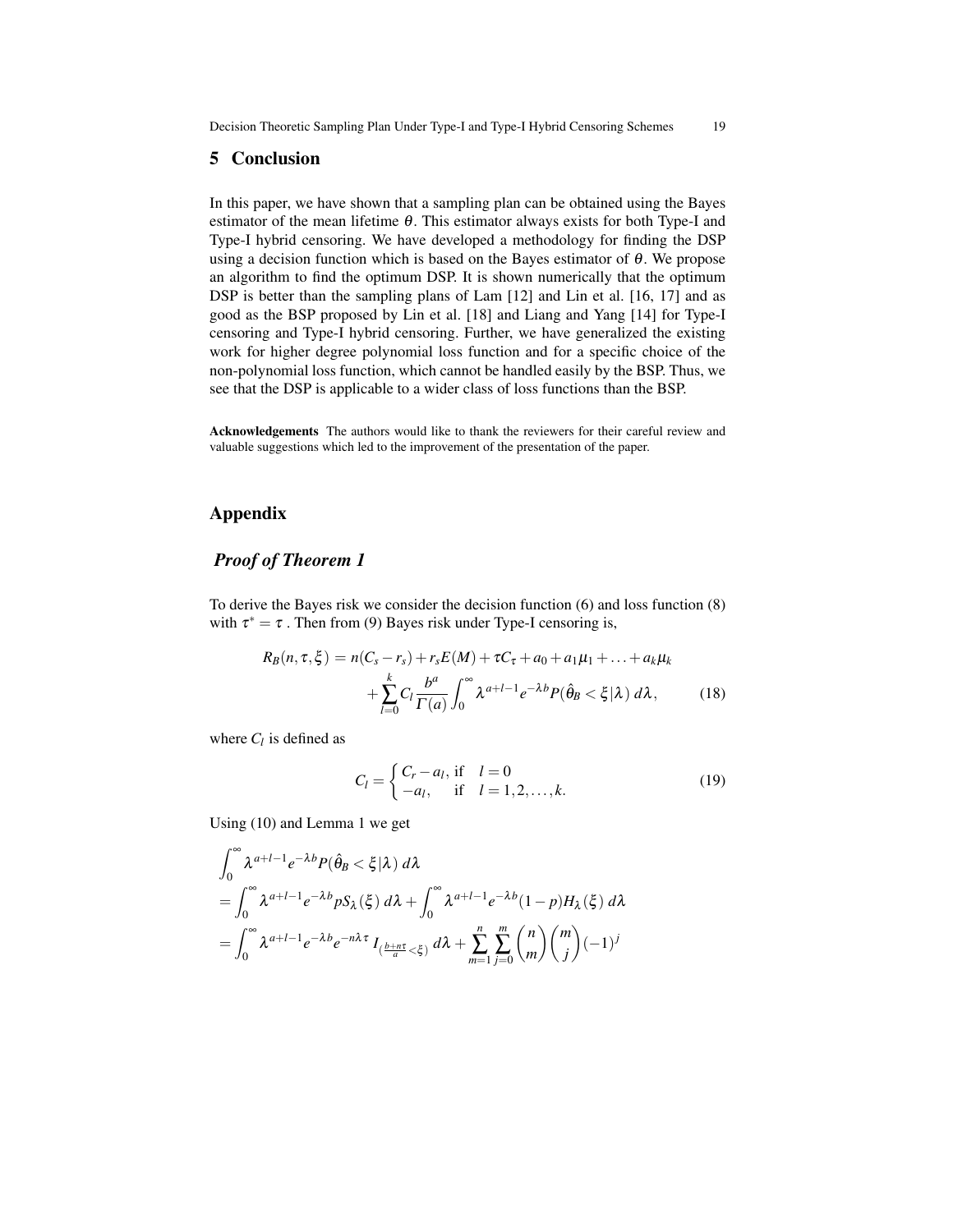20 Deepak Prajapati, Sharmistha Mitra, and Debasis Kundu

$$
\times \frac{(m+a)^m}{\Gamma(m)} \int_0^{\infty} \int_{\tau_{j,m,a,b}}^{\xi} \lambda^{a+l+m-1} e^{-\lambda \{(m+a)x\}} (x - \tau_{j,m,a,b})^{m-1} dx d\lambda
$$
  
\n
$$
= \frac{\Gamma(a+l)}{(b+n\tau)^{(a+l)}} I_{(\frac{b+n\tau}{a} < \xi)} + \sum_{m=1}^n \sum_{j=0}^m {n \choose m} {m \choose j} (-1)^j
$$
  
\n
$$
\times \frac{\Gamma(a+l+m)}{\Gamma(m)(m+a)^{(a+l)}} \int_0^{\xi-\tau_{j,m,a,b}} \frac{y^{m-1}}{\{\tau_{j,m,a,b} + y\}^{a+l+m}} dy.
$$
  
\n
$$
= \frac{\Gamma(a+l)}{(b+n\tau)^{(a+l)}} I_{(\frac{b+n\tau}{a} < \xi)} + \sum_{m=1}^n \sum_{j=0}^m {n \choose m} {m \choose j} (-1)^j
$$
  
\n
$$
\times \frac{\Gamma(a+l)}{((m+a)\tau_{j,m,a,b})^{(a+l)}} \frac{\Gamma(a+l+m)}{\Gamma(m)\Gamma(a+l)} \int_0^{\frac{\xi-\tau_{j,m,a,b}}{\tau_{j,m,a,b}}} \frac{z^{m-1}}{(1+z)^{a+l+m}} dz.
$$

Now taking a transformation  $z = u/(1 - u)$ , we have

$$
\int_0^{C_{j,m,a,b}^*} \frac{z^{m-1}}{(1+z)^{a+l+m}} dz = \int_0^{S_{j,m,a,b}^*} u^{m-1} (1-u)^{a+l-1} du = B_{S_{j,m,a,b}^*}(m, a+l),
$$

where  $C_{j,m,a,b}^* = \frac{\xi - \tau_{j,m,a,b}}{\tau_{j,m,a,b}}$  $\frac{\tau_{j,m,a,b}}{\tau_{j,m,a,b}}, \quad S^*_{j,m,a,b} = \frac{C^*_{j,m,a,b}}{1+C^*_{j,m,a,b}}$  and

$$
B_x(\alpha, \beta) = \int_0^x u^{\alpha - 1} (1 - u)^{\beta - 1} du, \quad 0 \le x \le 1,
$$
 (20)

is the incomplete beta function. Let us denote the cumulative distribution function of beta as  $I_x(\alpha, \beta) = B_x(\alpha, \beta)/B(\alpha, \beta)$ . Then Bayes risk is finally obtained as

$$
R_B(n, \tau, \xi) = n(C_s - r_s) + r_s E(M) + \tau C_\tau + a_0 + a_1 \mu_1 + \dots + a_k \mu_k + \sum_{l=0}^k C_l \frac{b^a}{\Gamma(a)} \left[ \frac{\Gamma(a+l)I_{\left(\frac{b+n\tau}{a} < \xi\right)}}{(b+n\tau)^{(a+l)}} + \sum_{m=1}^n \sum_{j=0}^m (-1)^j \binom{n}{m} \binom{m}{j} \frac{\Gamma(a+l)I_{S^*_{j,m,a,b}}(m, a+l)}{((m+a)\tau_{j,m,a,b})^{a+l}} \right], \tag{21}
$$

where

$$
E(M)=E_{\lambda}\{E(M|\lambda)\}.
$$

Since for each  $m = 1, 2, ..., n$ , probability mass function of *M* given  $\lambda$  is

$$
P(M=m|\lambda) = {n \choose m} (1 - e^{-\lambda \tau})^m (e^{-\lambda \tau})^{n-m} = \sum_{j=0}^m {n \choose m} {m \choose j} (-1)^j e^{-(n-m+j)\lambda \tau},
$$

therefore,

$$
E(M) = \sum_{m=1}^{n} \sum_{j=0}^{m} m \binom{n}{m} \binom{m}{j} (-1)^j \frac{b^a}{(b + (n-m+j)\tau)^a}.
$$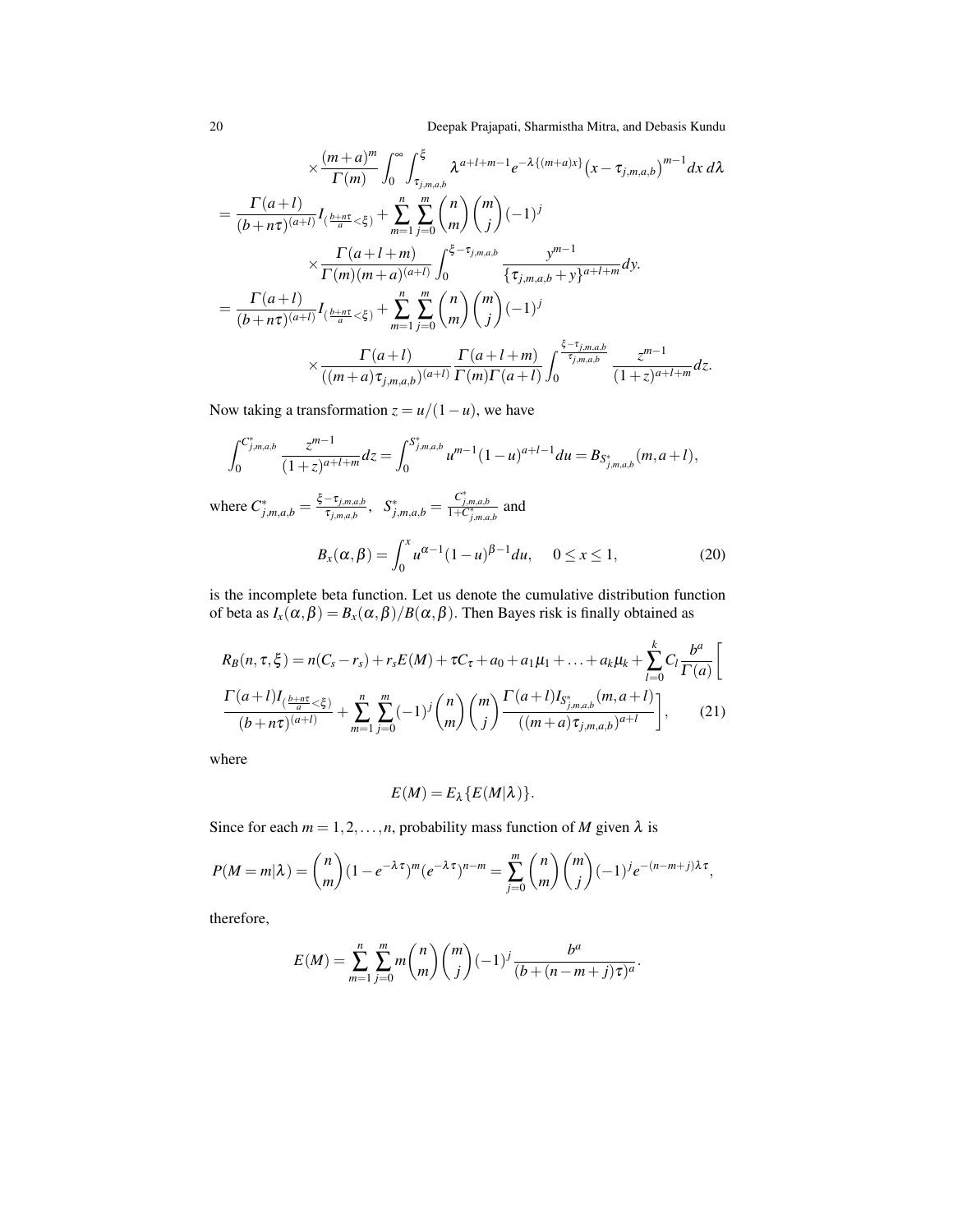Decision Theoretic Sampling Plan Under Type-I and Type-I Hybrid Censoring Schemes 21

# *Proof of Theorem 2*

Note that the Bayes risk can be written as,

$$
R_B(n, \tau, \xi) = n(C_s - r_s) + \tau C_{\tau} + E(M) r_s
$$
  
+
$$
E_{\lambda} \{ (a_0 + a_1 \lambda + \ldots + a_k \lambda^k) P(\hat{\theta}_B \geq \xi | \lambda) + C_r P(\hat{\theta}_B < \xi | \lambda) \}.
$$

Now we know that  $a_0 + a_1\lambda + \ldots + a_k\lambda^k \geq 0$  and  $C_r$  the rejection cost is non negative. Therefore, if  $(n_0, \tau_0, \xi_0)$  is the optimal sampling plan then the corresponding Bayes risk is

$$
R_B(n_0, \tau_0, \xi_0) \ge n_0(C_s - r_s) + \tau_0 C_\tau. \tag{22}
$$

Now when  $\xi = \infty$  we reject the batch without sampling and the corresponding Bayes risk is given by  $R_B(0,0,\infty) = C_r$  . When  $\xi = 0$  we accept the batch without sampling and corresponding Bayes risk is given by  $R_B(0,0,0) = a_0 + a_1\mu_1 + \ldots + a_k\mu_k$ . Then the optimal Bayes risk is

$$
R_B(n_0, \tau_0, \xi_0) \le \min\{R_B(0, 0, 0), R_B(0, 0, \infty), R_B(n, \tau, \xi')\}.
$$
 (23)

Hence from equations (22) and (23) we have

$$
n_0(C_s - r_s) + \tau_0 C_{\tau} \leq \min \{ R_B(0,0,0), R_B(0,0,\infty), R_B(n,\tau,\xi') \},
$$

from where it follows that

$$
n_0 \leq \min\left\{\frac{C_r}{C_s - r_s}, \frac{a_0 + a_1\mu_1 + \dots + a_k\mu_k}{C_s - r_s}, \frac{R_B(n, \tau, \xi')}{C_s - r_s}\right\},\
$$
  

$$
\tau_0 \leq \min\left\{\frac{C_r}{C_\tau}, \frac{a_0 + a_1\mu_1 + \dots + a_k\mu_k}{C_\tau}, \frac{R_B(n, \tau, \xi')}{C_\tau}\right\}.
$$

# *Proof of Theorem 3*

To derive the Bayes risk for Type-I hybrid censoring, we consider the decision function (6) and loss function (8) with  $\tau^* = min\{X_{(r)}, \tau\}$ . Then from (9)

$$
R_B(n, r, \tau, \xi) = n(C_s - r_s) + E(M)r_s + E(\tau^*)C_{\tau} + a_0 + a_1\mu_1 + \dots + a_k\mu_k
$$
  
+ 
$$
\sum_{l=0}^k C_l \frac{b^a}{\Gamma(a)} \int_0^{\infty} \lambda^{a+l-1} e^{-\lambda b} P(\widehat{\theta}_B \le \xi | \lambda) d\lambda,
$$
 (24)

where  $\mu_i$  and  $C_l$  are defined earlier. Let  $\xi^* = \min\{\frac{b}{a} + \frac{n\tau}{a}, \xi\}$ , then define

$$
R_{l,j,m} = \int_0^\infty \int_0^{\xi^*} \lambda^{a+l-1} e^{-\lambda(b+\tau(n-m+j))} \pi\Big(y-\tau_{j,m,a,b};m,(m+a)\lambda\Big) dy d\lambda
$$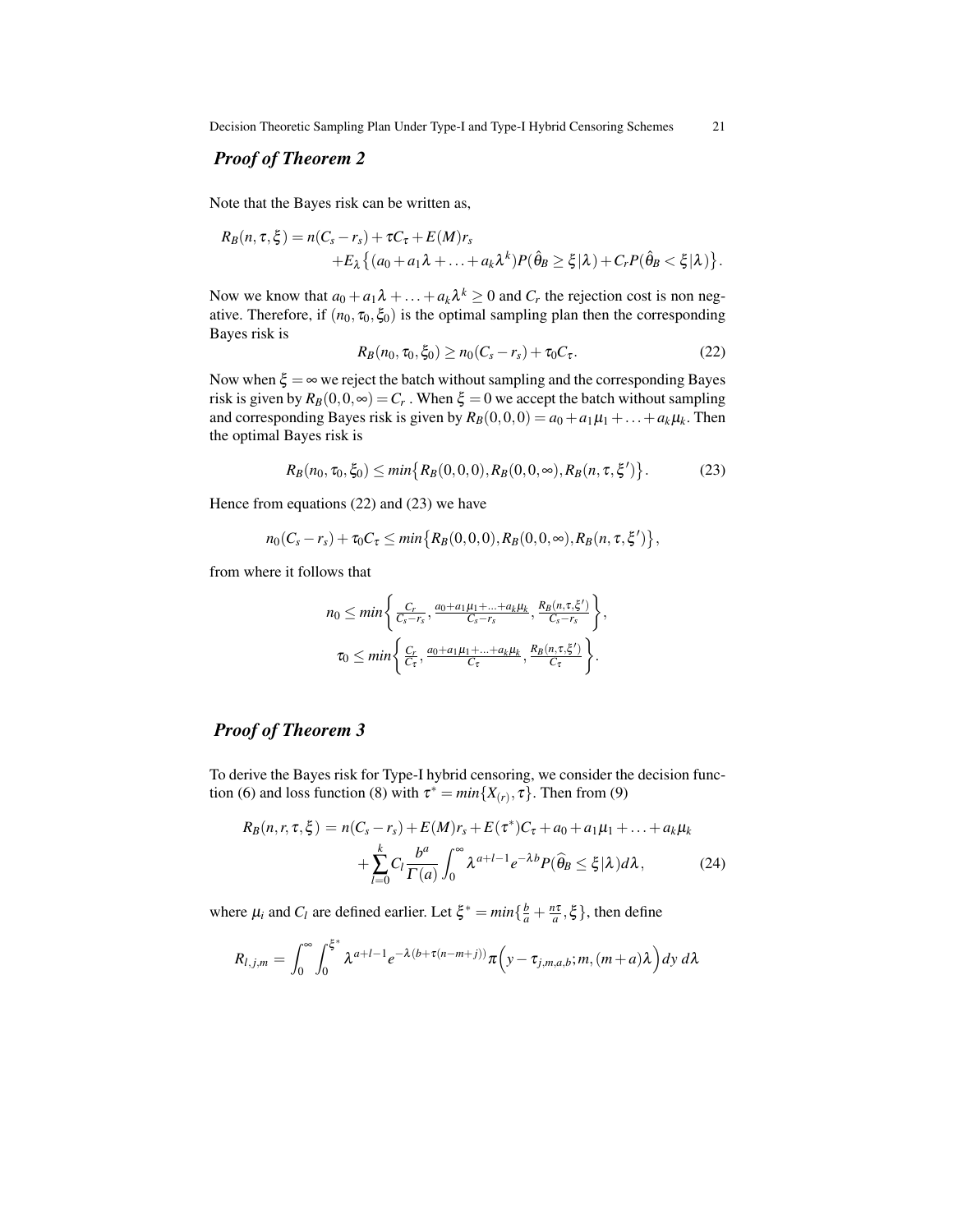22 Deepak Prajapati, Sharmistha Mitra, and Debasis Kundu

$$
= \frac{(m+a)^m}{\Gamma(m)} \int_0^{\infty} \int_{\tau_{j,m,a,b}}^{\xi^*} \lambda^{a+l+m-1} e^{-\lambda \{(m+a)y\}} (\mathbf{y} - \tau_{j,m,a,b})^{m-1} d\mathbf{y} d\lambda
$$
  
\n
$$
= \frac{(m+a)^m}{\Gamma(m)} \int_0^{\xi^*-\tau_{j,m,a,b}} \frac{\mathbf{v}^{m-1} \Gamma(a+l+m)}{((m+a)\tau_{j,m,a,b} + (m+a)\mathbf{v})^{a+l+m}} d\mathbf{v}
$$
  
\n
$$
= \frac{\Gamma(a+l+m)}{\Gamma(m)(m+a)^{a+l} \tau_{j,m,a,b}^{a+l+m}} \int_0^{\xi^*-\tau_{j,m,a,b}} \frac{\mathbf{v}^{m-1}}{\left(1+\frac{\mathbf{v}}{\tau_{j,m,a,b}}\right)^{a+l+m}} d\mathbf{v}
$$
  
\n
$$
= \frac{\Gamma(a+l)}{((m+a)^{a+l} \tau_{j,m,a,b})^{a+l}} \frac{\Gamma(a+l+m)}{\Gamma(m)\Gamma(a+l)} \int_0^{\frac{\xi^*-\tau_{j,m,a,b}}{\tau_{j,m,a,b}}} \frac{z^{m-1}}{(1+z)^{a+l+m}} dz.
$$

Taking similar transformation as in Type-I censoring and using the incomplete beta function, we obtain

$$
R_{l,j,m} = \frac{\Gamma(a+l)}{((m+a)\tau_{j,m,a,b})^{a+l}} I_{S^*_{j,m,a,b}}(m,a+l). \tag{25}
$$

Using (10), Lemma 2 in (24) and relation (25) we get

$$
\int_0^\infty \lambda^{a+l-1} e^{-\lambda b} P(\hat{\theta}_B \leq \xi | \lambda) d\lambda
$$
\n
$$
= \int_0^\infty \lambda^{a+l-1} e^{-\lambda b} p S_\lambda(\xi) d\lambda + \int_0^\infty \lambda^{a+l-1} e^{-\lambda b} (1-p) H_\lambda(\xi) d\lambda
$$
\n
$$
= \int_0^\infty \lambda^{a+l-1} e^{-\lambda b} e^{-n\lambda \tau} I_{\left(\frac{b+n\tau}{a} < \xi\right)} d\lambda + \sum_{m=1}^{r-1} \sum_{j=0}^m {n \choose m} {m \choose j} (-1)^j
$$
\n
$$
\times \int_0^\infty \int_0^{\xi^*} \lambda^{a+l-1} e^{-\lambda \{b+\tau(n-m+j)\}} \pi \left(y - \tau_{j,m,a,b}; m, (m+a)\lambda\right) dy d\lambda
$$
\n
$$
+ \int_0^\infty \int_0^{\xi^*} \lambda^{a+l-1} e^{-\lambda b} \pi \left(y - \frac{b}{r+a}; r, (r+a)\lambda\right) dy d\lambda + \sum_{j=1}^r {n \choose r} {r-1 \choose j-1}
$$
\n
$$
\times \frac{(-1)^j r}{(n-r+j)} \int_0^\infty \int_0^{\xi^*} \lambda^{a+l-1} e^{-\lambda \{b+\tau(n-r+j)\}} \pi \left(y - \tau_{j,r,a,b}; r, (r+a)\lambda\right) dy d\lambda
$$
\n
$$
= \frac{\Gamma(a+l)}{(b+n\tau)^{(a+l)}} I_{\left(\frac{b+n\tau}{a} < \xi\right)} + \sum_{m=1}^{r-1} \sum_{j=0}^m {n \choose m} {m \choose j} (-1)^j R_{l,j,m} + R_{l,r-n,r}
$$
\n
$$
+ \sum_{j=1}^r {n \choose r} {r-1 \choose j-1} (-1)^j \frac{r}{(n-r+j)} R_{l,j,r}.
$$

Thus Bayes risk of DSP  $(n, r, \tau, \xi)$  under Type-I hybrid censoring is given by

$$
R_B(n, r, \tau, \xi) = n(C_s - r_s) + E(M)r_s + E(\tau^*)C_{\tau} + a_0 + a_1\mu_1 + \dots + a_k\mu_k
$$
  
+ 
$$
\sum_{l=0}^k C_l \frac{b^a}{\Gamma(a)} \left\{ \frac{\Gamma(a+l)}{(b+n\tau)^{(a+l)}} I_{(\frac{b+n\tau}{a} < \xi)} + \sum_{m=1}^{r-1} \sum_{j=0}^m {n \choose m} {m \choose j} (-1)^j R_{l,j,m} + R_{l,r-n,r} \right\}
$$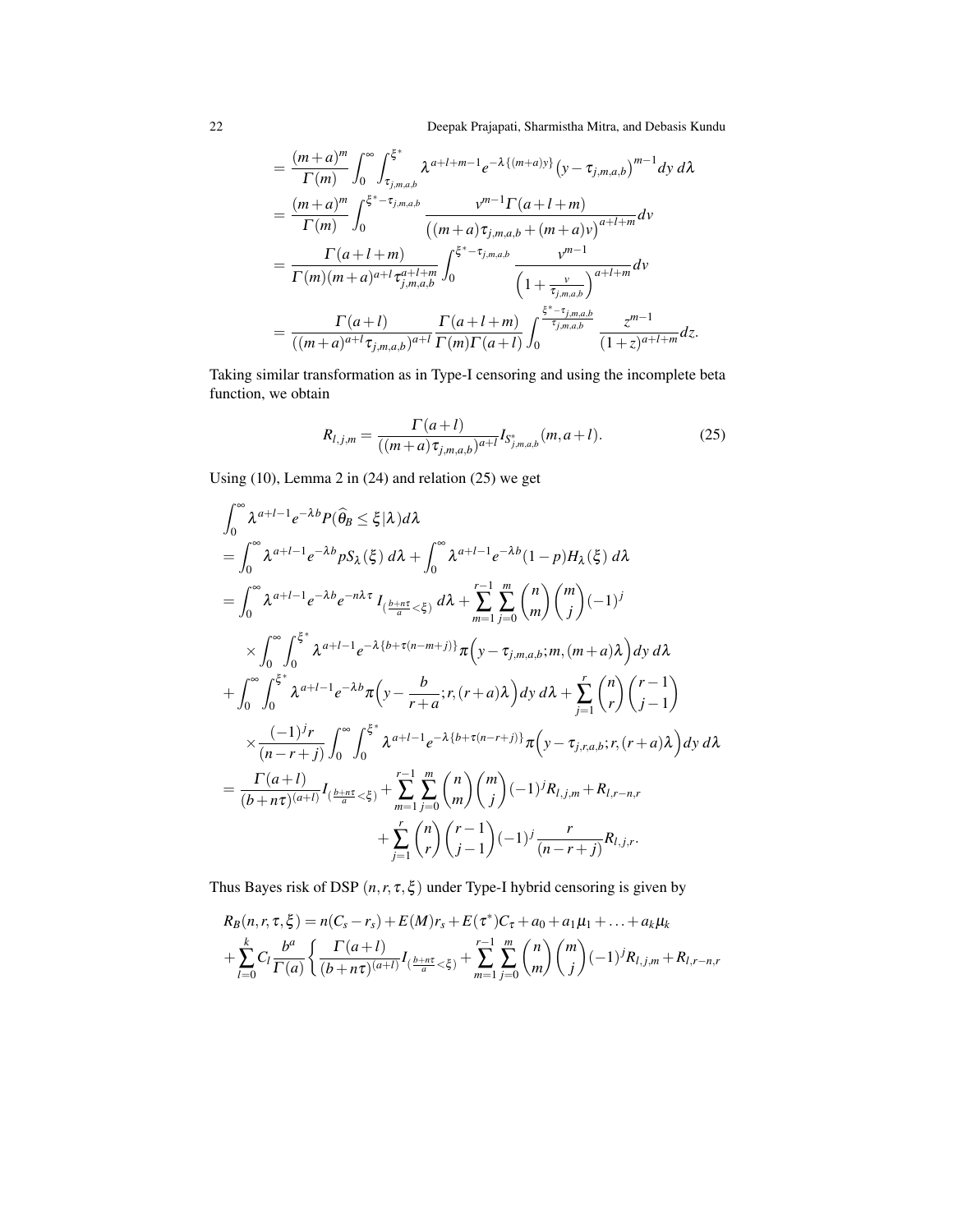Decision Theoretic Sampling Plan Under Type-I and Type-I Hybrid Censoring Schemes 23

$$
+\sum_{j=1}^{r} {n \choose r} {r-1 \choose j-1} (-1)^j \frac{r}{(n-r+j)} R_{l,j,r}, \qquad (26)
$$

where

$$
E(M) = \sum_{m=1}^{r-1} \sum_{j=0}^{m} m \binom{n}{m} \binom{m}{j} \frac{(-1)^j b^a}{(b + (n - m + j)\tau)^a} + \sum_{i=r}^{n} \sum_{j=0}^{i} r \binom{n}{i} \binom{i}{j} \frac{(-1)^j b^a}{(b + (n - i + j)\tau)^a},
$$
  

$$
E(\tau^*) = r \binom{n}{r} \sum_{j=0}^{r-1} \binom{r-1}{j} (-1)^{r-1-j} \left\{ \frac{b}{(n-j)^2 (a-1)} - \frac{t b^a}{(n-j)((n-j)\tau + b)^a} - \frac{b^a}{(n-j)^2 (a-1)((n-j)\tau + b)^{a-1}} \right\} + \sum_{i=r}^{n} \sum_{j=0}^{i} \tau \binom{n}{i} \binom{i}{j} (-1)^j \frac{b^a}{(b + (n-i+j)\tau)^a}.
$$

For computation of  $E(M)$  and  $E(\tau^*)$  see Liang and Yang [14].

### References

- 1. Bartholomew, D. J.: The sampling distribution of an estimate arising in life testing. Technometrics. 5, 361–374 (1963)
- 2. Berger, J. O.: Statistical Decision Theory and Bayesian Analysis. Springer, New York (1985)
- 3. Chen, J., Chou, W., Wu, H., Zhou, H.: Designing acceptance sampling schemes for life testing with mixed censoring. Naval Research Logistics. 51, 597-612 (2004)
- 4. Childs, A., Chandrasekar, B., Balakrishnan, N., Kundu, D.: Exact likelihood inference based on Type-I and Type-II hybrid censored samples from the exponential distribution. Annals of the Institute of Statistical Mathematics. 55, 319-330 (2003)
- 5. Fertig, K. W. and Mann, N. R.: A decision-theoretic approach to defining variables samplingplans for finite lots: single sampling for Exponential and Gaussian processes. Journal of the American Statistical Association. 69, 665-671 (1974)
- 6. Hald, A.: Asymptotic properties of Bayesian single sampling plans. Journal of the Royal Statistical Society, Ser. B. 29, 162–173 (1967)
- 7. Herstein, I. N. : Topics in Algebra. John Wiley & Sons, New York (1975)
- 8. Huang, W. T., Lin, Y. P.: An improved Bayesian sampling plan for exponential population with type I censoring. Communications in Statistics: Theory and Methods. 31, 2003-2025 (2002)
- 9. Huang, W. T., Lin, Y. P.: Bayesian sampling plans for exponential distribution based on uniform random censored data. Computational Statistics and Data Analysis. 44, 669-691 (2004)
- 10. Lam, Y.: Bayesian approach to single variable sampling plans. Biometrika, 75,387-391 (1988)
- 11. Lam, Y.: An optimal single variable sampling plan with censoring. The Statistician. 39, 53-66 (1990)
- 12. Lam, Y.: Bayesian variable sampling plans for the exponential distribution with Type-I censoring. The Annals of Statistics. 22, 696-711, (1994)
- 13. Lam, Y., Choy, S.: Bayesian variable sampling plans for the exponential distribution with uniformly distributed random censoring. Journal of Statistical Planning and Inference. 47, 277-293 (1995)